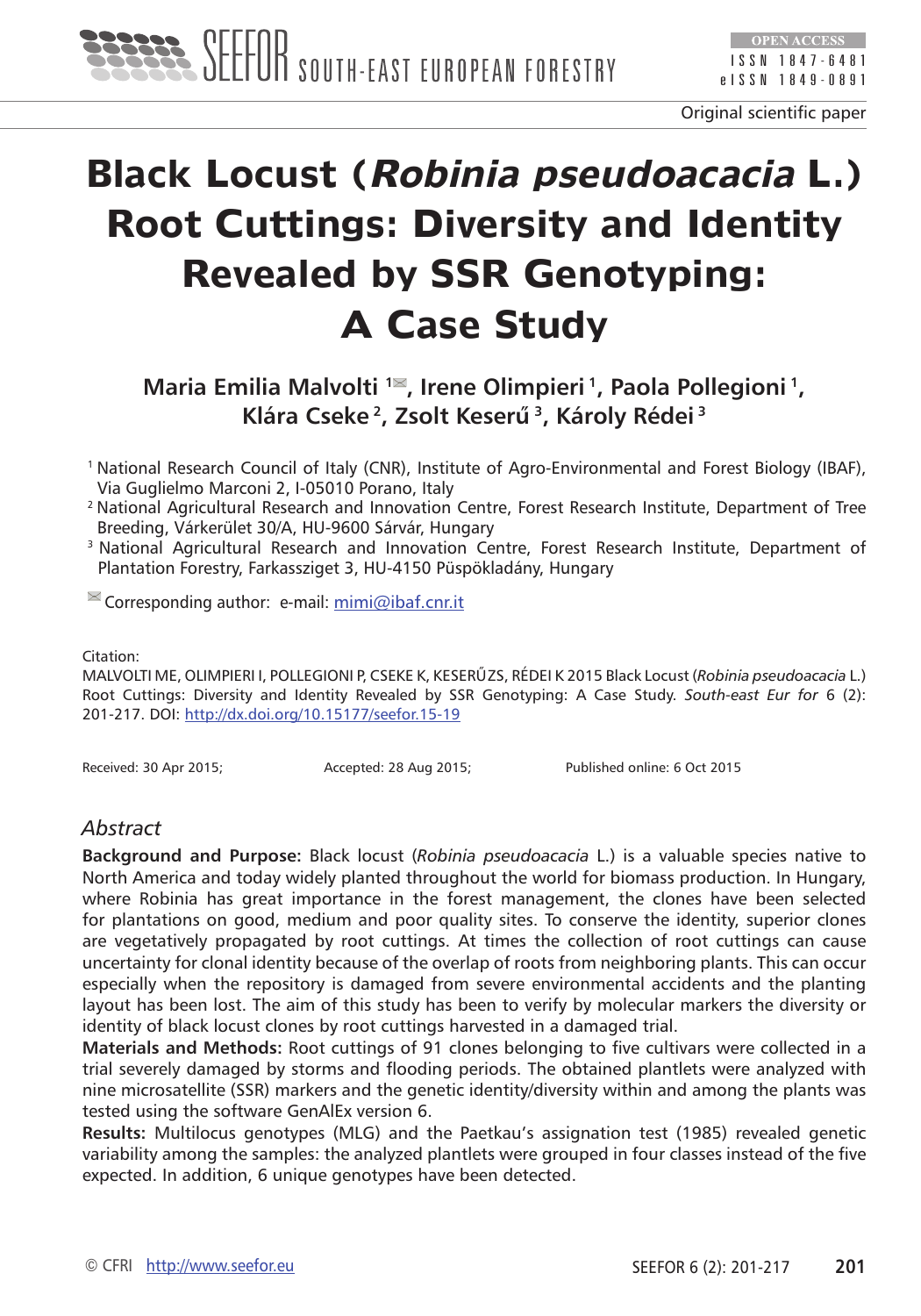**Conclusions:** This study remarks problems that may arise during the harvest of Robinia's root cuttings, especially when the planting layout has been confused. Molecular analyses can be successfully used to control the germplasm before its sale as guaranty for nurseries, farmers and stakeholders.

**Keywords:** Black locust (*Robinia pseudoacacia* L.), vegetative propagation, molecular markers, microsatellites, genotyping

## **INTRODUCTION**

Black locust (*Robinia pseudoacacia* L.) is a nitrogen-fixing leguminous tree, widely spread over the temperate regions of the world because of its rapid growth and adaptability to environmental stress such as low-fertility soils [1]. The species, native to North America, was the first forest tree species introduced and acclimated to Europe in the 17th century where, at present, it can be considered naturalized [2]. Although in some European countries Robinia is still considered alien and invasive, in other regions it is appreciated for arboriculture [3, 4] as a tree species which is fast growing and multipurpose for various production (fuel and quality wood, fodder, poles, honey) [5-7] .

In Hungary, black locust covers approximately 24% of the forest area and provides about 19% of the annual timber output [8]. Since 1960s, many cultivars have been selected and certified [9, 10] for quality wood production and exported to many countries for arboriculture plantations. Hungary possesses one of the most abundant black locust germplasm repositories in the world. The clonal cultivations aim not only to improve the timber quality and apiary purport, but also to produce biomass, to establish short rotation plantations, to mitigate the effect of global climate change and to contrast soil erosion [8].

Black locust genotypes can be multiplied by seed and by root cuttings. Seed propagation is easy and cheap, but seed-raised plants often present great genetic variation unsuitable for cultivars [11]. Propagation from root cuttings is suitable for the reproduction of individuals and cultivars because superior traits can be preserved in the clones. However, the production of clones of Robinia by root cuttings demands utmost care and attention

because the root system forms a complex grid with frequent overlapping from nearby clones. A sampling error could cause the propagation of an unselected genotype; this is an important concern where the conservation of gain by clonal selection is necessary. Recently, 12 new Hungarian clones of black locust have been identified for superior form, wood quality for industry and for their ability to tolerate different environmental conditions [8]. These clones, commonly regenerated by root cuttings, can be sold to farmers for short rotation forestry in poor and difficult soils. The source of clones is conserved in plots at the Hungarian Forest Research Institute, (Kecskemét, HU) and is available to satisfy the increasing requirements of international forest markets.

During the last ten years, Hungary has been affected by difficult environmental conditions (http://www.eurometeo.com). The Kecskemét repository has been strongly affected by strong storms and snow, soil flooding and summer dryness. Several plots have been seriously damaged and many trees have been eradicated. In these conditions trial management was difficult, expensive, and the reservoir of clones was abandoned for 6 years. Recently, an increasing request of selected certified clones from international countries has been received, and the repository of Kecskemét has been considered again for collection of germplasm. The damage caused by adverse past weather conditions appeared so serious that the planting layout was beyond recognition. Thus, the identification and the collection of root cuttings from a required genotype was particularly uncertain.

Molecular markers are tools commonly employed for fingerprinting analysis of humans, animals and plants. Several biochemical (Isozymes) and molecular markers (RAPDs, ISSR)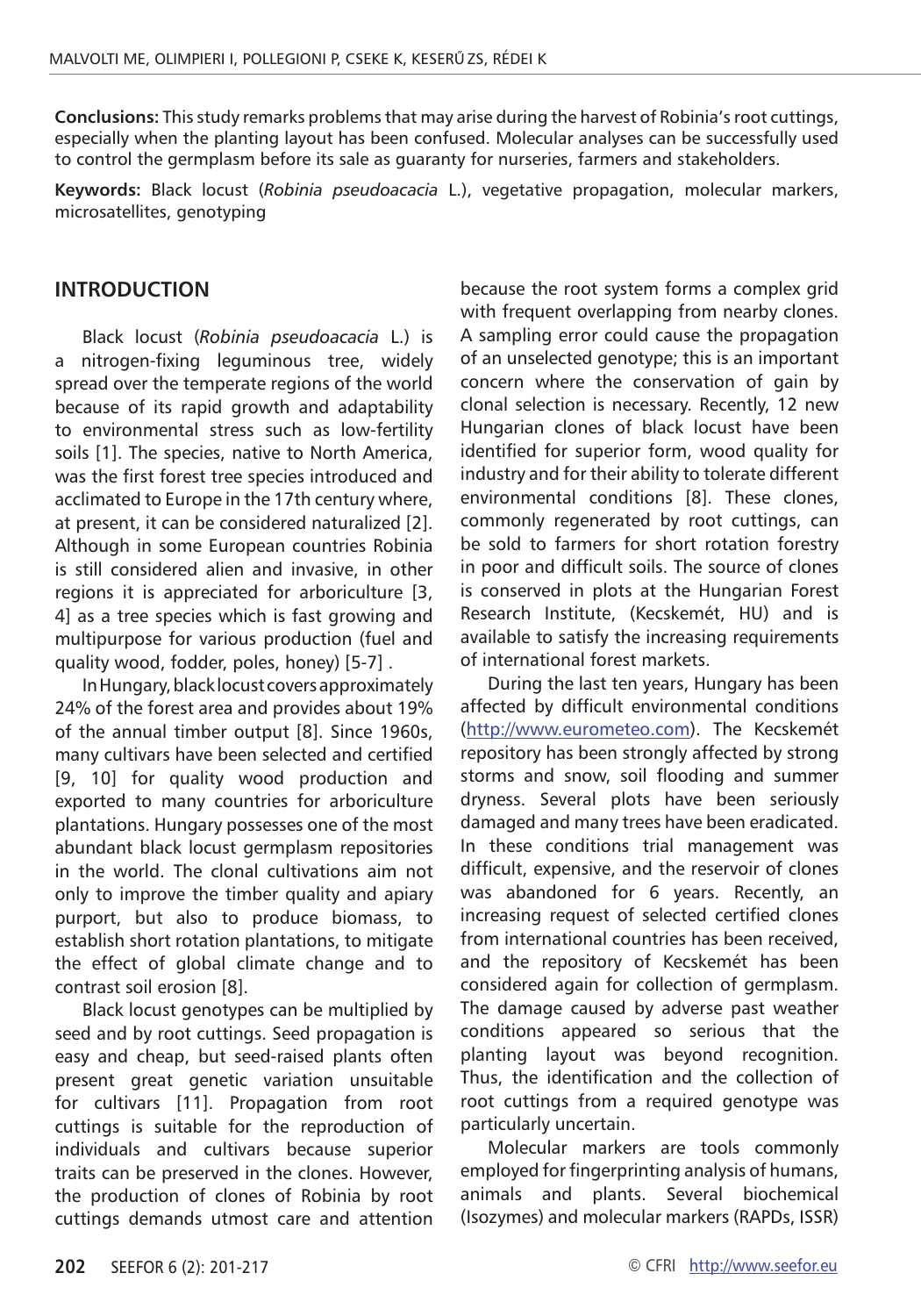have been applied to black locust for population genetic studies, genome mapping and markerassisted selection in a broad sense [12-16]. Microsatellites, also known as Simple Sequence Repeats (SSRs), are neutral co-dominant markers, widely dispersed in eukaryotic genomes and highly variable. SSRs are specific sequences of DNA nucleotides which contain tandem repeats of 2-6 base pairs. The length of the repeated unit is the same for the majority of the repeats within an individual SSR locus, but the number of repeats for a specific locus may differ, resulting in alleles of varying length. A vast amount of data emerging for SSR markers across organisms makes microsatellite analysis a widely accepted tool for identifying individuals, clones, cultivars. SSRs have been developed and applied in black locust to differentiate genets, ramets, and provenances [17-21].

This study was carried out to investigate involuntary putative mistakes during the collection of root cuttings in a damaged clonal repository. Contextually, the research aimed to verify the regeneration efficiency of roots collected in a troubled plantation. We have applied nine SSR molecular markers to test the identity/diversity of black locust plantlets generated from root cuttings collected at the foot of clones belonging to 5 cultivars, respecting the planting layout valid before the storms.

# **MATERIALS AND METHODS**

Root cuttings of five black locust cultivars, suitable for plantation in low-fertility soils,

were chosen for molecular investigation. Clones were located and collected in the experimental field trial of the Hungarian Forest Research Institute, Kecskemét City, Kiskunság region, Hungary (Lat: 46°54'22"N; Long: 19°41'28"E; elevation 120 m a.s.l.). Until the beginning of the 19th century, the region presented large pastures, then abandoned because of the overgrazing. Currently, concentrated reforestation and the planting of fruit and vines have been installed to stabilize

the sandy soil. The characteristic weather in the Kiskunság region is continental warm, dry, sometimes extreme, but the amount of sunlight makes it possible to grow agricultural crops. The warmest month in Kecskemét is July (mean T 20.9°C), the coldest is January (-1.9°C); early spring and late autumn frosts are frequent. During the last ten years serious storms affected the territory and the repository was damaged: many plants fell, roots of the neighboring sprouted, and the mixing of the original plantation plots occurred. Clones belonging to specific cultivars are therefore difficult to be identified, while the collection of material certified for farmers and nurseries is not secure.

Ninety one black locust's root cuttings of five cultivars were sent to CNR-IBAF, Porano (Italy) in November 2012 (Table 1). They were immediately planted in numbered pots (one root per pot) containing  $\frac{3}{4}$  garden soil and  $\frac{1}{4}$ sand; the pots were placed in greenhouse at 25°C, 70% humidity and natural photoperiod for three months. At the beginning of June 2013 the pots have been transferred outdoors. In July 2013, young leaves were collected from each sprouted plantlet and stored at -80°C until the genetic analysis was conducted. The list of the clones with the identification codes and the number of root cuttings per each clone are reported in Table 1.

Originally the clones were distributed in blocks 6 m  $\times$  3 m; each block corresponding to one cultivar. Actually, the spatial distribution of clones is uncertain because of the above described complex situation of the experimental field. Thus the collection of root cuttings followed the original schema of plantation, and they were sampled where the mother plants were sited. Because of this incertitude, we have considered the obtained plantlets as one artificial population (group) putatively divided into 5 small sub-groups.

Genomic DNA was extracted and purified using the DNeasy96 Plant Kit (QIAGEN) according to the manufacturer's instructions and stored at -20°C. The DNA in the samples is brought to a working concentration of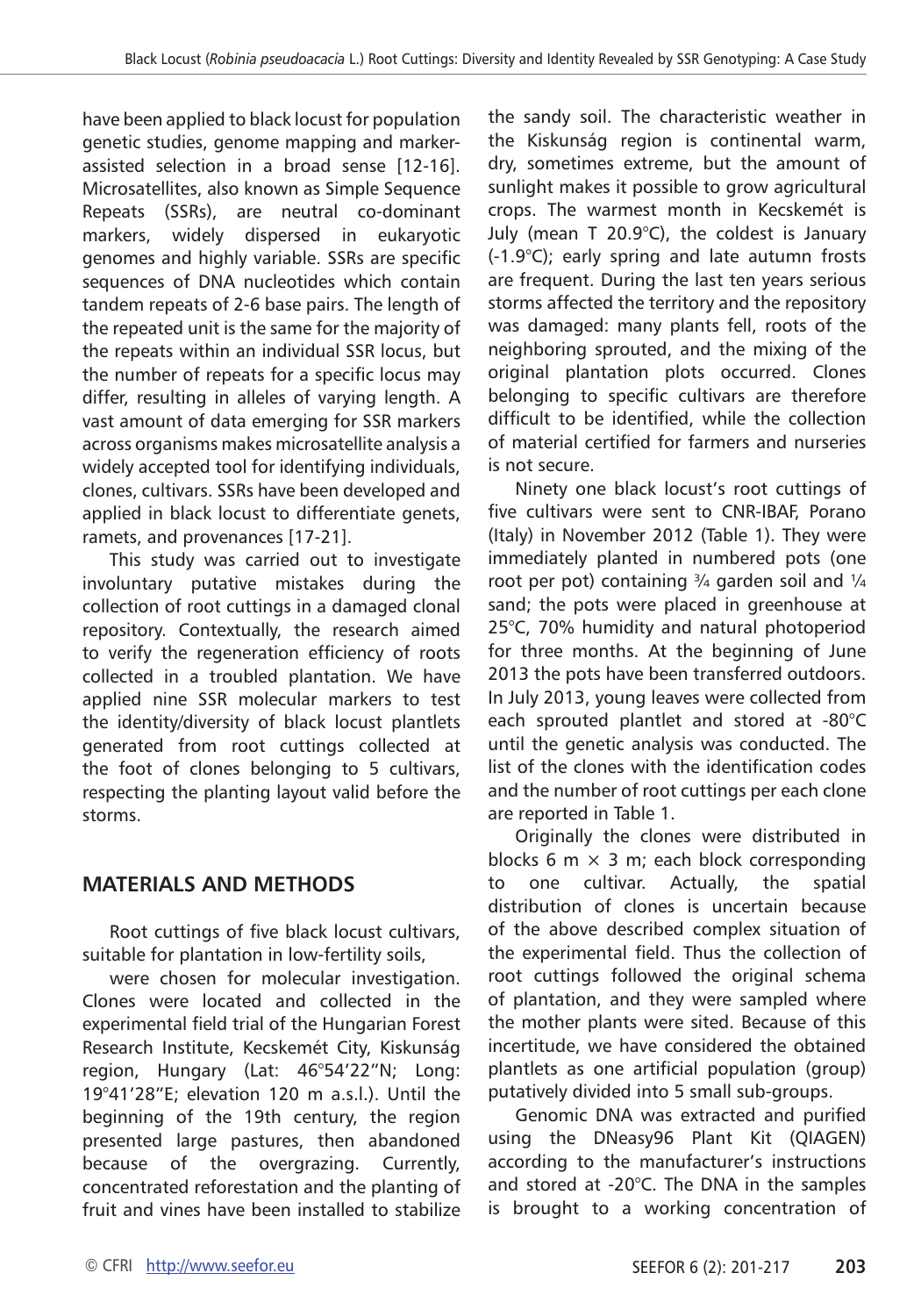| <b>Clone name</b>    | <b>Identification code (ID)</b> | Number of root cuttings per clone |
|----------------------|---------------------------------|-----------------------------------|
| Oszlopos (PV 233A1)  | <b>OS</b>                       | 20                                |
| Bácska (KH 56 A 2/5) | BA                              | 21                                |
| Homoki (MB 17D 3/4)  | HО                              | 16                                |
| Szálas (PV 35 B2)    | <b>SZA</b>                      | 18                                |
| Vacsi (PV 201 E 2/1) | VA                              | 16                                |

**TABLE 1.** A list of the analyzed clones (each group of clones corresponds to one cultivar), identification codes and the number of root cuttings per each clone. To obtain plantlets each root cutting was planted in different pots (1 root-1 pot). The pots were labeled with the ID code of clone followed by the number of root (eg OS01, OS02,….OS20). The sprouted plantlets conserved this own labeling.

5 ng∙µL-1. Nine unlinked microsatellite loci (Rops02, Rops04, Rops05, Rops08, Rops09, Rops10, Rops15, Rops16, Rops18 [18, 19] are used to characterize the samples (Table 2). Polymerase chain reaction (PCR) is performed using 15 ng of DNA template, 10 mMTris-HCl (pH=8.0), 50 mMKCl, 1.5 mM MgCl2 reaction buffer, 200  $\mu$ M dNTP (each), 0.008  $\mu$ g BSA, 0.2U of Taq polymerase (Roche Applied Science), 0.5  $\mu$ mol fluorescently labelled M13 forward primer [NED-M13(-21) primer NED-5'-TGTAAAACGACGGCCAGT-3' [22, 23], 0.5  $\mu$ mol reverse primer, 0.1  $\mu$ mol M13-tailed forward primer in a total volume of 10  $\mu$ l. The reactions were performed in a GENEAmp 9700 Thermocycler according to the following procedure: an initial denaturation at 94°C for 5 min, followed by 10 cycles of touchdown PCR, each consisting of denaturing at 94°C for 30 sec, 90 sec at 63°C decreasing by 1°C per cycle, elongation at 72°C for 30 sec; followed by 20 cycles at 94°C for 30 sec, 90 sec at the optimum annealing temperature for each primer pair, and 30 sec at 72°C and a final extension step at 72°C for 10 min. PCR amplification fragments were resolved by capillary electrophoresis with an ABI PRISM 3100 Genetic Analyzer (Applied Biosystems). A 500 bp internal-lane size standard (Gene Scan TM -500 ROX, Applied Biosystems) was used. The resulting data were collected using Gene Scan Analysis version 3.7 software and genotype profiles were assigned with Genotyper version 3.7 NT software (Applied Biosystems).

The identity/diversity within and among sub-groups was tested using the software GenAlEx version 6. [24]. Descriptive statistics including allele frequencies, the total number of the observed alleles (Na), the effective number of alleles (Ne) [25, 26] expected heterozygosity (He) and Shannon information index (I) were computed for each sub-group. The Shannon diversity index is widely used in ecology but less in clonal diversity because it is subject to sampling variance [27]. The index I, calculated on a single locus basis (I = ∑pi∙lnpi, where ln is the natural logarithm and pi is the frequency of the i<sup>th</sup> allele), provides a measure of allelic and genetic diversity. The number of private alleles for a single sub-group and the number of common alleles  $(f> = 5%)$  within each subgroup were counted. For each sub-group, the frequency of private alleles at each locus and the number of private genotypes were determined. Genotype data were used to assess the number of different multilocus genotypes in the group of 27 individuals: the genotype probability has been calculated for each multilocus genotype considering the frequency of each allele in the genotype (pi) and the number of heterozygous loci (h) (Genotype probability = product(pi<sup>2</sup>)<sup>2h</sup>). To verify the affiliation of the genotypes to the five candidate sub-groups, the frequency based assignment test of Paetkau [28, 29] was performed. This approach removes the individual being assigned (leave one out procedure), computes the allelic frequencies in all candidate groups, calculates the likelihoods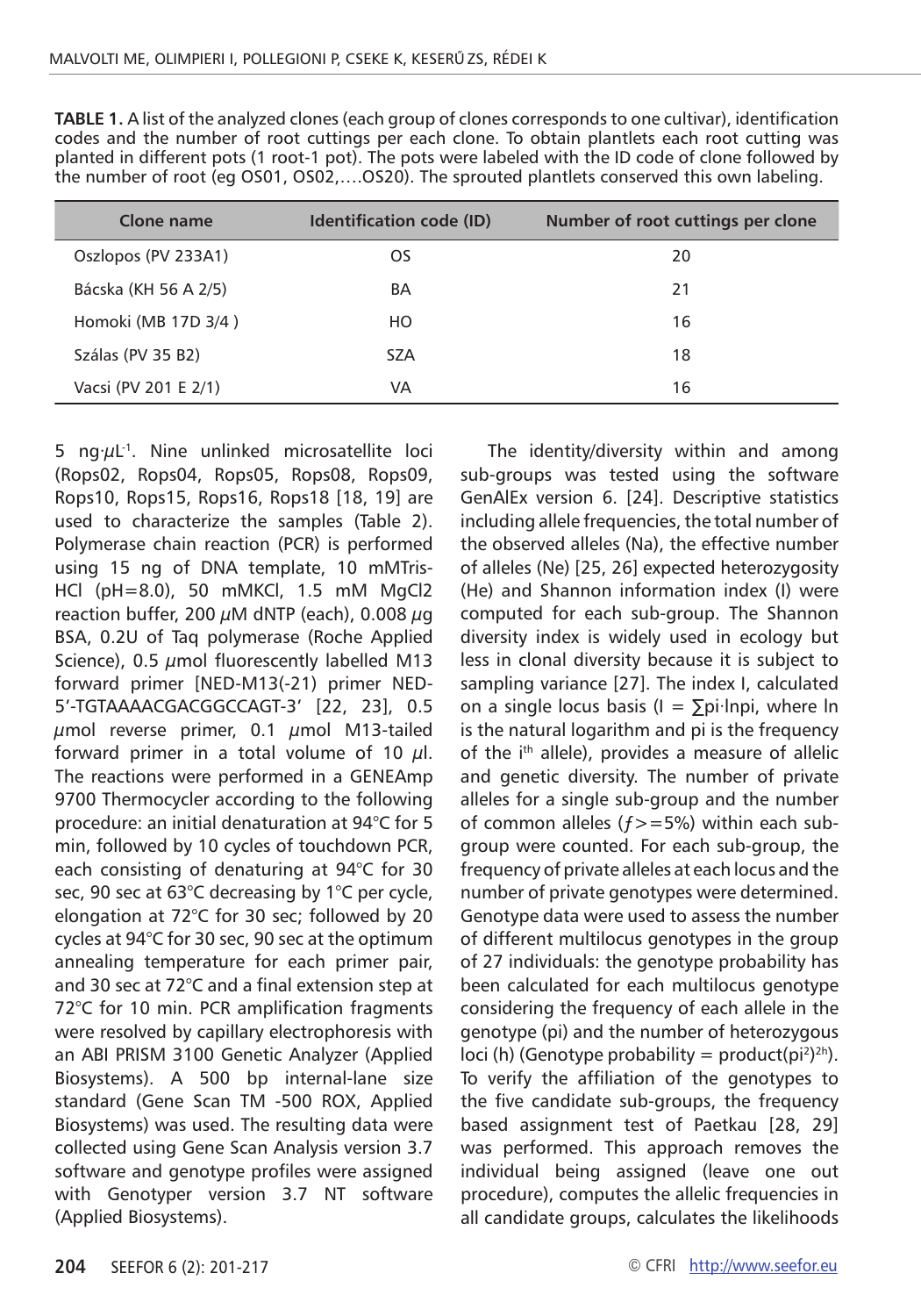**TABLE 2.** A list of the 9 nuclear microsatellite loci [18, 19] applied for the analysis of 27 black locust plantlets sprouted from the root cuttings. For each locus the sequence, the repeat length, the annealing temperature, the resulted size range and the number of alleles are reported.

| Reference                      | Locus                     | Repeat                                       | Primer sequence (5'-3')*                                                                  |    | <b>Size</b><br>range<br>(bp) | No. of<br>alleles |
|--------------------------------|---------------------------|----------------------------------------------|-------------------------------------------------------------------------------------------|----|------------------------------|-------------------|
| Lian and Hogetsu,<br>2002 [18] |                           | Rops02 $(AC)_{13}(AT)_{4}$                   | TGTAAAACGACGGCCAGT<br>CAGAACTGTGGAGAATAATTCT<br>ACCGCGCCATCTGTTAGTTTGTTGC                 | 60 | 122-234                      | 8                 |
| Lian and Hogetsu,<br>2002 [18] | Rops04 (AC) <sub>10</sub> |                                              | <b>TGTAAAACGACGGCCAGTGTCTA</b><br>ATTTCACTTTTCTCACGAGGGACA<br><b>CCACCRAAATTCTACC</b>     | 56 | 123-127                      | 3                 |
| Lian and Hogetsu,<br>2002 [18] |                           | Rops05 (AC) <sub>2</sub> GC(AC) <sub>7</sub> | <b>TGTAAAACGACGGCCAGTTGGTG</b><br>ATTAAGTCGCAAGGTGGTTGTGAC<br><b>TTGTACGTAAGTC</b>        | 56 | 133-166                      | $\overline{7}$    |
| Lian and Hogetsu,<br>2002 [18] |                           | Rops08 (CA) <sub>3</sub> TA(CA) <sub>3</sub> | <b>TGTAAAACGACGGCCAGTTTCTG</b><br>AGGAAGGGTTCCGTGGGTTAAAG<br>CAACAGGCACATGG               | 56 | 209-221                      | 4                 |
| Lian and Hogetsu,<br>2002 [18] |                           | Rops09 $(TA)_{6}A_{4}(TA)_{2}(TG)$           | <b>TGTAAAACGACGGCCAGTCTCCA</b><br><b>GGTCACTCGATTGAGGTTTCTCATT</b><br><b>TGATACGACCCC</b> | 56 | 86-148                       | 8                 |
| Lian and Hogetsu,<br>2002 [18] |                           | Rops10 T <sub>12</sub> AAT <sub>4</sub>      | <b>TGTAAAACGACGGCCAGTAACTTT</b><br>TTCCGTATAGGGGTCCAGTTTTACA<br><b>CTTGGTCAAACC</b>       | 56 | 195-200                      | 4                 |
| Lian et al.,<br>2004 [19]      | Rops15 $(CT)_{20}$        |                                              | <b>TGTAAAACGACGGCCAGTCCCATT</b><br><b>TTCAAGAATCCATATATTGGTCATCC</b><br>TTGTTTTGGACAATC   | 54 | 125-233                      | 8                 |
| Lian et al.,<br>2004 [19]      | Rops16 $(CT)_{13}$        |                                              | <b>TGTAAAACGACGGCCAGTAACCCT</b><br>AAAAGCCTCGTTATCTGGCATTTTTT<br><b>GGAAGACACC</b>        | 56 | 216-234                      | 7                 |
| Lian et al.,<br>2004 [19]      | Rops18 (AC) <sub>3</sub>  |                                              | <b>TGTAAAACGACGGCCAGTAGATAA</b><br>GATCAAGTGCAAGAGTGTAAGTAAA<br><b>TCCTCGAGGGAACAATAC</b> | 54 | 159-237                      | 4                 |

of the individual's multilocus genotypes occurring in each group (the independence of loci), and assigns the individual to the group with the highest log-likelihood (for instance, the group showing the least negative loglikelihood value). The statistical threshold was calculated simulating 1,000 genotypes by the novel Monte Carlo resampling method [29]. We converted likelihoods from negative to positive values by multiplying by -1, thus the samples were assigned to the group with the smallest value. To estimate the probability that two unrelated individuals drawn from the same group would have the same multilocus genotype, the Identity (PI) and Exclusion Probability (PExc) were also calculated.

PI (PI =  $2(\sumpi)^2$ - $\sum$ pi, where pi is the frequency of the i<sup>th</sup> allele) represents the probability of two individuals sharing the same multilocus genotype by chance (rather than because they are clones) and is calculated for each of the five sub-groups for individual loci and for all loci together. PExc accounts for the average mismatching probability for any genotype. Because our group of samples is artificially constructed, we have computed PExc assuming the absence of both parents for each individual [30]. PI and PExc are also indicators of the statistical power of the loci we use and provide the minimum number of loci necessary for reliable genetic tagging. Finally, the Software NTSYS pc version 2.1 [31] was used to calculate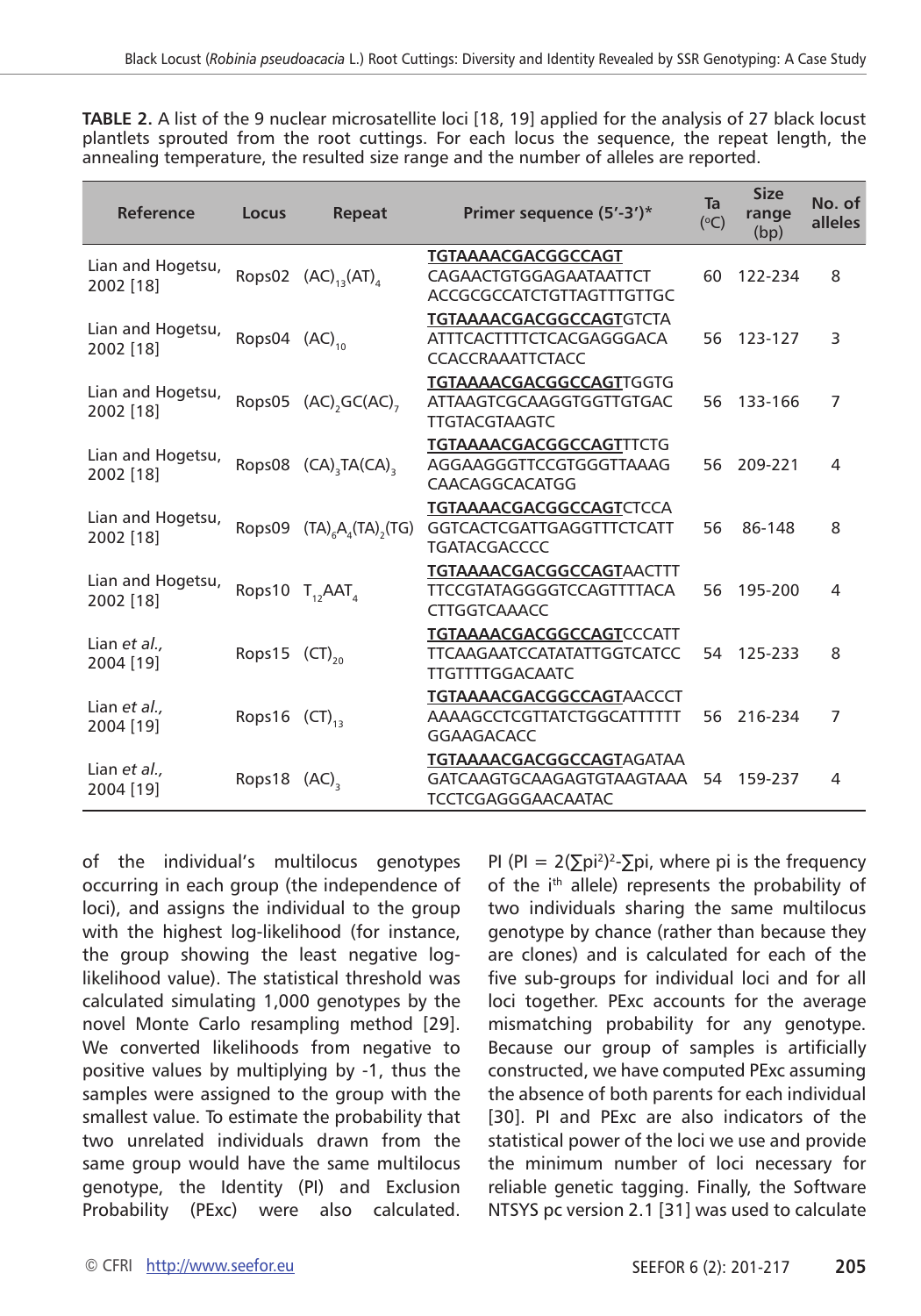the standard biased genetic distance among 27 individuals according to Nei's algorithm [32]. Considering the small size of our sample, we chose Nei's biased estimation [33]. The cluster analysis has been also carried by the software NTSYS.

### **RESULTS**

Not all root cuttings in the pots give rise to plants by the end of July, thus the number of obtained plantlets was not the same for each clone. Of 91 root cuttings, only 27 plantlets were obtained, demonstrating that the sampled tissues had a low sprouting percentage (30%). The clone BA was the most recalcitrant as only two plantlets were obtained from the 21 transplanted root cuttings (9.5% sprouting).

From 16 root cuttings of the clone VA we obtained 15 plants (94.0% sprouting); among the five tested clones VA showed the highest percent sprouting. Sprouting percentages of the other three clones were low: 25.0% for HO (4 plants), 16.6% for SZA (3 plants) and 15.7% for OS (3 plants). Over five clones, nine microsatellite loci showed a different number of alleles (with different frequencies) ranging from 3 (primer Rops04) to 8 (primers Rops02, Rops09 and Rops15) with a size range from 86 bp to 237 bp (Table 2).

The indices of genetic diversity (Figure 1 and Table 3) demonstrated variable levels of heterozygosity among the sub-groups: the lowest value (He=0.167) for the sub-group OS, the highest for OH (He=0.559). In agreement, Ne ranged from 1.333 observed for OH to 2.438 for the sub-group SZA which also presented



**FIGURE 1.** Mean values of the gene diversity indices accounted across five *Robinia pseudoacacia* tested sub-groups.

Na - number of alleles; Na Freq. ≥5% - number of different alleles with a frequency ≥5%; Ne - number of effective alleles, Ne=1/(Sum pi2); I - Shannon's Information Index, I=-1∙Sum(pi∙Ln(pi)); No. Private Alleles - number of alleles unique to a single sub-group; No. LComm Alleles (≤25%) - No. of locally common alleles (Freq.≥5%) found in 25% or fewer sub-groups; No. LComm Alleles (≤50%) - No. of locally common alleles (Freq.≥5%) found in 50% or fewer sub-groups; He - expected heterozygosity, He=1-Sum pi<sup>2</sup>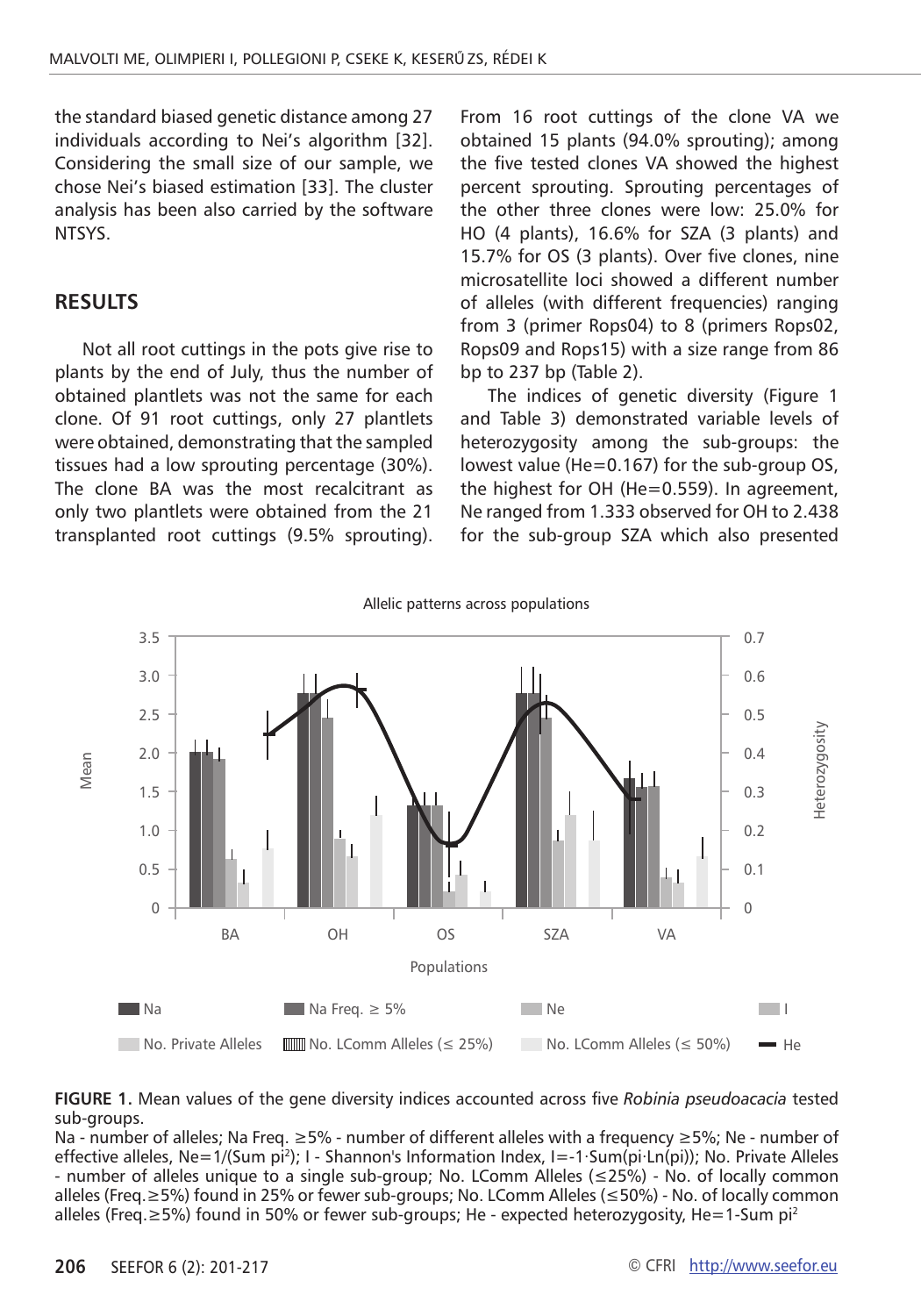| Sub-group | <b>Na</b> | Na Freq.<br>$\geq 5\%$ | <b>Ne</b> |         | No. Private<br><b>Alleles</b><br>(≤50%) | <b>No. Common</b><br><b>Alleles</b><br>(≤50%) | He      |
|-----------|-----------|------------------------|-----------|---------|-----------------------------------------|-----------------------------------------------|---------|
| $*BA$     | 2.000     | 2.000                  | 1.919     | 0.640   | 0.333                                   | 0.778                                         | 0.444   |
|           | (0.167)   | (0167)                 | (0.146)   | (0.091) | (0.167)                                 | (0.222)                                       | (0.059) |
| *HO       | 2.778     | 2.778                  | 2.444     | 0.918   | 0.667                                   | 1.222                                         | 0.559   |
|           | (0.222)   | (0.222)                | (0.245)   | (0.090) | (0.167)                                 | (0.222)                                       | (0.042) |
| $*OS$     | 1.333     | 1.333                  | 1.333     | 0.231   | 0.444                                   | 0.222                                         | 0.167   |
|           | (0.167)   | (0.167)                | (0.167)   | (0.116) | (0.176)                                 | (0.147)                                       | (0.083) |
| *SZA      | 2.778     | 2.778                  | 2.438     | 0.880   | 1.222                                   | 0.889                                         | 0.525   |
|           | (0.324)   | (0.324)                | (0.292)   | (0.138) | (0.278)                                 | (0.351)                                       | (0.075) |
| VA        | 1.667     | 1.556                  | 1.570     | 0.399   | 0.333                                   | 0.667                                         | 0.281   |
|           | (0.236)   | (0.176)                | (0.181)   | (0.127) | (0.167)                                 | (0.236)                                       | (0.089) |

**TABLE 3.** The mean of gene diversity indices detected across the five *R. pseudoacacia* sub-groups (in brackets Standard Error (SE) values)

\*sample size less than 5 plants

Na - No. of alleles; Na Freq. ≥5% - No. of different alleles with a frequency ≥5%; Ne - No. of effective alleles, Ne=1/(Sum pi2); I - Shannon's Information Index, I=-1∙Sum(pi∙Ln(pi)); No. Private Alleles (<=50%) = No. of alleles unique to a single population; No. Comm Alleles (<=50%) - No. of locally common alleles (Freq.≥5%) found in 50% or fewer sub-groups; He expected heterozygosity,  $He=1$ -Sum pi<sup>2</sup>

the highest number of alleles (Na=2.778). Although some private alleles were observed for all five sub-groups, SZA showed the highest number (11 private alleles) (Table 4) with a mean frequency of 1.222 (Table 3). The highest number of alleles in common among the subgroups was detected for OH (frequency=1.222) (Table 3, Figure 1). Sub-groups OH and SZA showed high values of the Shannon Information index (0.918 and 0.880, respectively). However, we should remark that all scored values of genetic diversity in this study should be treated with caution since the sample size for all subgroups, except VA, is less than 5 plants. By considering our samples as components of one artificial group, on the basis of the allele



**FIGURE 2.** Frequency based test of assignement [28] to assign the genotypes to clusters: an individual is assigned to the group for which it has the highest likelihood. The graph is obtained by plotting the values reported in Table 5.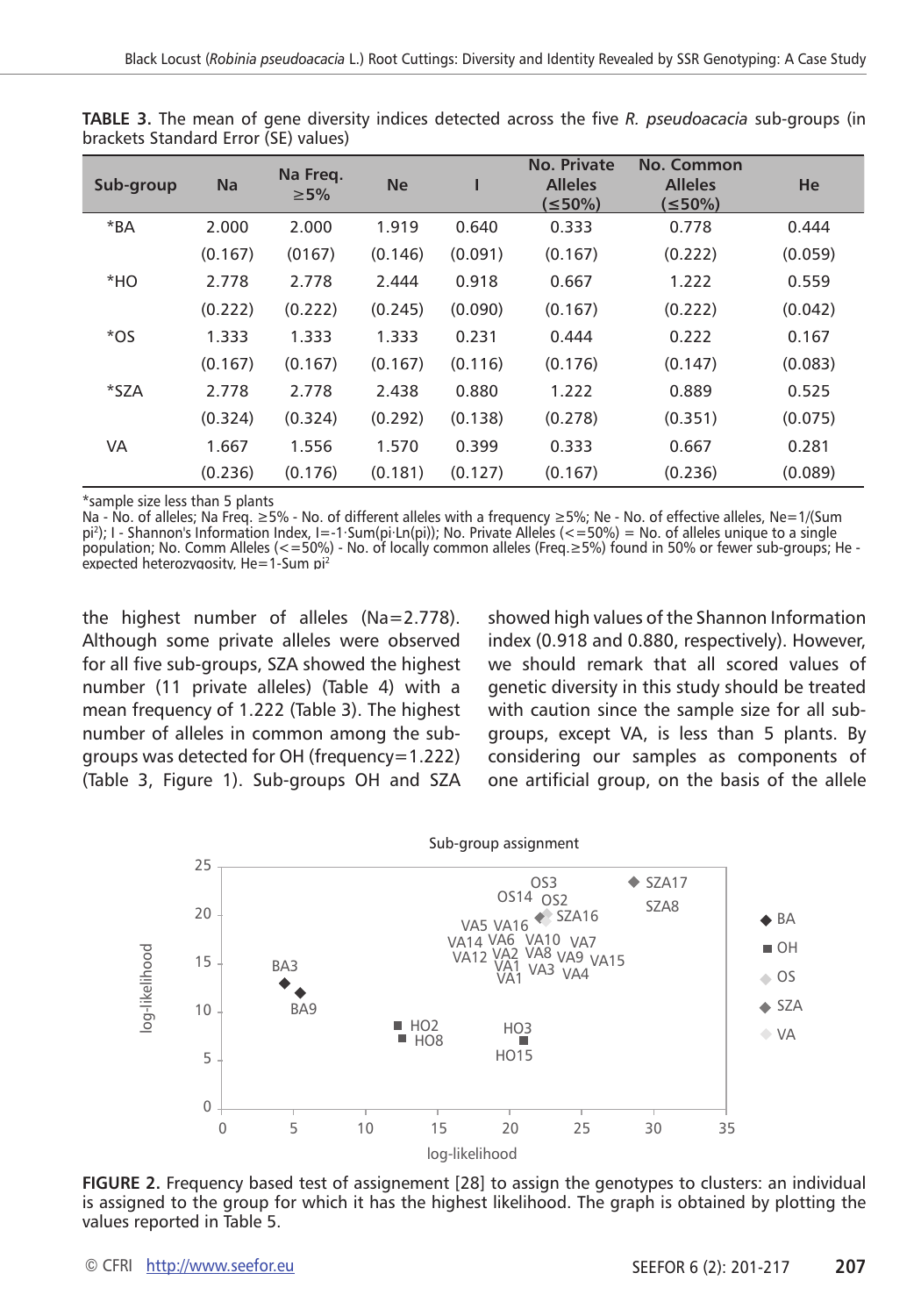frequencies, the frequency of an expected genotype at each locus was calculated across loci and log-transformed and converted to a positive value to provide the log likelihood value (Table 5). The Paetkau's frequency method of assignment revealed 96% of samples assigned to the original sub-groups; only sample SZA16 (4%) was assigned to sub-group VA. In order to have a graphical representation of the

**TABLE 4.** Frequencies of the private alleles detected at the corresponding locus per sub-group

| Sub-group  | Locus   | <b>Allele</b> | <b>Frequency</b> |
|------------|---------|---------------|------------------|
| BA         | Rops02  | 136           | 0.500            |
| <b>BA</b>  | Rops05  | 150           | 0.500            |
| <b>BA</b>  | Rops 16 | 222           | 0.500            |
| OН         | Rops02  | 122           | 0.250            |
| OН         | Rops04  | 127           | 0.500            |
| OH         | Rops05  | 144           | 0.750            |
| OН         | Rops09  | 118           | 0.250            |
| OН         | Rops15  | 125           | 0.500            |
| OН         | Rops 16 | 220           | 0.250            |
| OS         | Rops02  | 128           | 0.500            |
| OS         | Rops05  | 166           | 0.500            |
| OS         | Rops15  | 233           | 0.500            |
| OS         | Rops 16 | 234           | 1.000            |
| <b>SZA</b> | Rops02  | 140           | 0.500            |
| SZA        | Rops05  | 135           | 0.167            |
| <b>SZA</b> | Rops08  | 209           | 0.333            |
| <b>SZA</b> | Rops08  | 217           | 0.333            |
| <b>SZA</b> | Rops09  | 86            | 0.167            |
| <b>SZA</b> | Rops09  | 95            | 0.667            |
| <b>SZA</b> | Rops09  | 116           | 0.167            |
| <b>SZA</b> | Rops10  | 195           | 0.333            |
| <b>SZA</b> | Rops15  | 149           | 0.167            |
| <b>SZA</b> | Rops 16 | 216           | 0.500            |
| <b>SZA</b> | Rops18  | 227           | 0.333            |
| VA         | Rops09  | 148           | 0.500            |
| VA         | Rops15  | 178           | 0.033            |
| <b>VA</b>  | Rops18  | 159           | 0.500            |

relationship among the genotypes, the results of the assignment test are plotted in Figure 2. Samples OS3, OS14, OS2 and SZA16 occupy a position close to the sub-group of VA samples. Increasing the number of loci, the probability that two unrelated individuals would share the same genotype (PI) decreases (Figure 3). Four loci (Rops02+Rops04+Rops05+Rops08) are sufficient to exclude a sample from sub-groups BA, OH and SZA (PI values  $3\times10^{-2}$ ;  $2.7\times10^{-2}$ ;  $5.4\times10^{-3}$ , respectively) but not enough to differentiate between subgroups OS and VA. A multilocus genotype with seven loci (Rops02+Rops04+Rops5+ Rops08+Rops09+Rops10+ Rops15) could be used to differentiate a member among all subgroups. The probability of exclusion (P3Exc) was calculated assuming that the samples had no parent pairs in common, results already appreciable by the combination of 5 loci (R.02+R.04+R.05+R.08+R.09). For sub-groups SZA and OH, additional loci did not remarkably increase the probability of exclusion (Figure 4). These results were in agreement with the assignment tests. Putative new sub-groups (or maybe clones) based on repeated multilocus genotypes (MLG) are detected for the 27 analyzed plantlets (Table 6). Despite our initial hypothesis of five clones, four new sub–groups were detected and labeled with different letters. The most consistent cluster included all fourteen VA samples except one (frequency of VA MLG on the total samples=51%). The other sub-groups were obtained by grouping samples OS3, OS2 and OS14 (frequency 11.1%), OH3 with OH15 (frequency 7.4%) and SZA8 with SZA17 (frequency 7.4%). In addition, six unique outsider genotypes were detected, each representing 3.7% of the total (Table 6, Figure 5).

UPGMA (Unweighted Pair Group Method with Arithmetic Mean) dendrogram obtained from the matrix of genetic distance [32] calculated for the 27 multilocus genotypes and 9 SSR loci (Figure 6) revealed two main clusters: the first including genotypes BA3, BA9, HO2, HO8, HO15, and HO3, the second containing the rest of the material except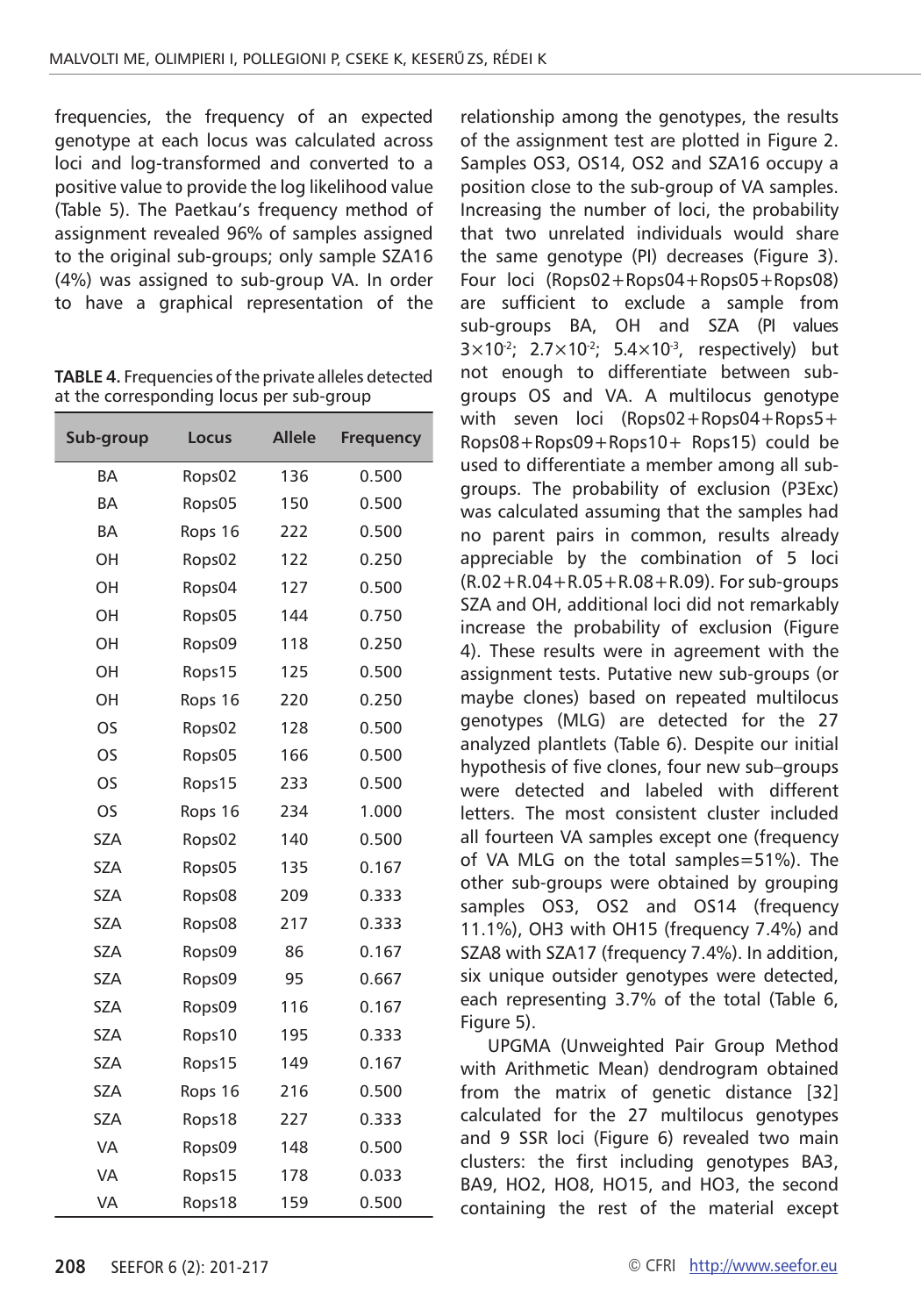OS14, OS2 and OS3. The absence of genetic distance within the genotypes HO15 and HO3, most of the plants from VA excluding VA5, SZA17 and SZA8, and OS14, OS2 and OS3, may indicate their clonal origin. The genetic distance detected between the genotypes in BA3 and BA9 (Dist=1.80), within the two plants HO2 and HO8 (Dist=0.90), and among this sub-

group with the sub-cluster HO15-HO3 (9.01), may demonstrate that the plants have different origins despite their supposed clonal origins. The same situation was observed for the plant VA5 (genetic distance from the rest of VA genotypes of 0.90). An erroneous attribution could be the reason of the separation of SZA16 from the other SZA plants.

**TABLE 5.** Frequency based test of assignement [28] to assign the genotypes to the five candidate or to other sub-groups following the "leave one out" procedure. (A) Assignment values with the log-likelihoods converted to positive. The lowest value indicates the most likely group (gray boxes). (B) Summary of the number of samples assigned to "self-candidate" or different sub-group.

|                 |               | B         |        |           |            |           |                |                              |               |                    |                     |
|-----------------|---------------|-----------|--------|-----------|------------|-----------|----------------|------------------------------|---------------|--------------------|---------------------|
| Sample          | Sub-<br>group | <b>BA</b> | OH     | <b>OS</b> | <b>SZA</b> | <b>VA</b> |                | <b>Assigned</b><br>sub-group | Sub-<br>group | Self sub-<br>group | Other sub-<br>group |
| BA3             | <b>BA</b>     | 4.408     | 12.941 | 28.194    | 24.153     | 23.097    | $\mathbf{1}$   | <b>BA</b>                    | <b>BA</b>     | $\overline{2}$     |                     |
| BA9             | BA            | 5.505     | 11.941 | 24.194    | 25.676     | 24.495    | 1              | <b>BA</b>                    | OH            | 4                  |                     |
| HO15            | OH            | 21.028    | 7.060  | 24.495    | 25.977     | 24.495    | $\overline{2}$ | OH                           | <b>OS</b>     | 3                  |                     |
| HO <sub>2</sub> | OH            | 12.232    | 8.583  | 24.194    | 22.454     | 26.495    | $\overline{2}$ | OH                           | <b>SZA</b>    | $\overline{2}$     | 1                   |
| HO <sub>3</sub> | OH            | 21.028    | 7.060  | 24.495    | 25.977     | 24.495    | $\overline{2}$ | OH                           | <b>VA</b>     | 15                 |                     |
| HO <sub>8</sub> | OH            | 12.533    | 7.310  | 22.796    | 22.756     | 26.796    | $\overline{2}$ | OH                           | Total         | 26                 | 1                   |
| OS14            | <b>OS</b>     | 22.408    | 19.959 | 0.903     | 21.659     | 22.000    | 3              | <b>OS</b>                    | Percent       | 96%                | 4%                  |
| OS <sub>2</sub> | <b>OS</b>     | 22.408    | 19.959 | 0.903     | 21.659     | 22.000    | 3              | <b>OS</b>                    |               |                    |                     |
| OS <sub>3</sub> | <b>OS</b>     | 22.408    | 19.959 | 0.903     | 21.659     | 22.000    | 3              | <b>OS</b>                    |               |                    |                     |
| SZA16           | SZA           | 22.250    | 19.755 | 20.796    | 20.301     | 18.030    | 5              | VA                           |               |                    |                     |
| SZA17           | SZA           | 28.620    | 23.505 | 26.194    | 5.367      | 23.097    | $\overline{4}$ | SZA                          |               |                    |                     |
| SZA8            | <b>SZA</b>    | 28.620    | 23.505 | 26.194    | 5.367      | 23.097    | $\overline{4}$ | <b>SZA</b>                   |               |                    |                     |
| VA1             | VA            | 22.426    | 19.260 | 22.796    | 17.391     | 1.537     | 5              | <b>VA</b>                    |               |                    |                     |
| <b>VA10</b>     | VA            | 22.426    | 19.260 | 22.796    | 17.391     | 1.537     | 5              | <b>VA</b>                    |               |                    |                     |
| <b>VA11</b>     | VA            | 22.426    | 19.260 | 22.796    | 17.391     | 1.537     | 5              | <b>VA</b>                    |               |                    |                     |
| <b>VA12</b>     | VA            | 22.426    | 19.260 | 22.796    | 17.391     | 1.537     | 5              | <b>VA</b>                    |               |                    |                     |
| <b>VA14</b>     | VA            | 22.426    | 19.260 | 22.796    | 17.391     | 1.537     | 5              | <b>VA</b>                    |               |                    |                     |
| <b>VA15</b>     | VA            | 22.426    | 19.260 | 22.796    | 17.391     | 1.537     | 5              | <b>VA</b>                    |               |                    |                     |
| <b>VA16</b>     | <b>VA</b>     | 22.426    | 19.260 | 22.796    | 17.391     | 1.537     | 5              | <b>VA</b>                    |               |                    |                     |
| VA <sub>2</sub> | <b>VA</b>     | 22.426    | 19.260 | 22.796    | 17.391     | 1.537     | 5              | <b>VA</b>                    |               |                    |                     |
| VA3             | VA            | 22.426    | 19.260 | 22.796    | 17.391     | 1.537     | 5              | <b>VA</b>                    |               |                    |                     |
| VA4             | VA            | 22.426    | 19.260 | 22.796    | 17.391     | 1.537     | 5              | <b>VA</b>                    |               |                    |                     |
| VA5             | VA            | 22.426    | 19.260 | 22.796    | 18.613     | 3.204     | 5              | <b>VA</b>                    |               |                    |                     |
| VA <sub>6</sub> | <b>VA</b>     | 22.426    | 19.260 | 22.796    | 17.391     | 1.537     | 5              | <b>VA</b>                    |               |                    |                     |
| VA7             | VA            | 22.426    | 19.260 | 22.796    | 17.391     | 1.537     | 5              | <b>VA</b>                    |               |                    |                     |
| VA8             | VA            | 22.426    | 19.260 | 22.796    | 17.391     | 1.537     | 5              | <b>VA</b>                    |               |                    |                     |
| VA9             | VA            | 22.426    | 19.260 | 22.796    | 17.391     | 1.537     | 5              | <b>VA</b>                    |               |                    |                     |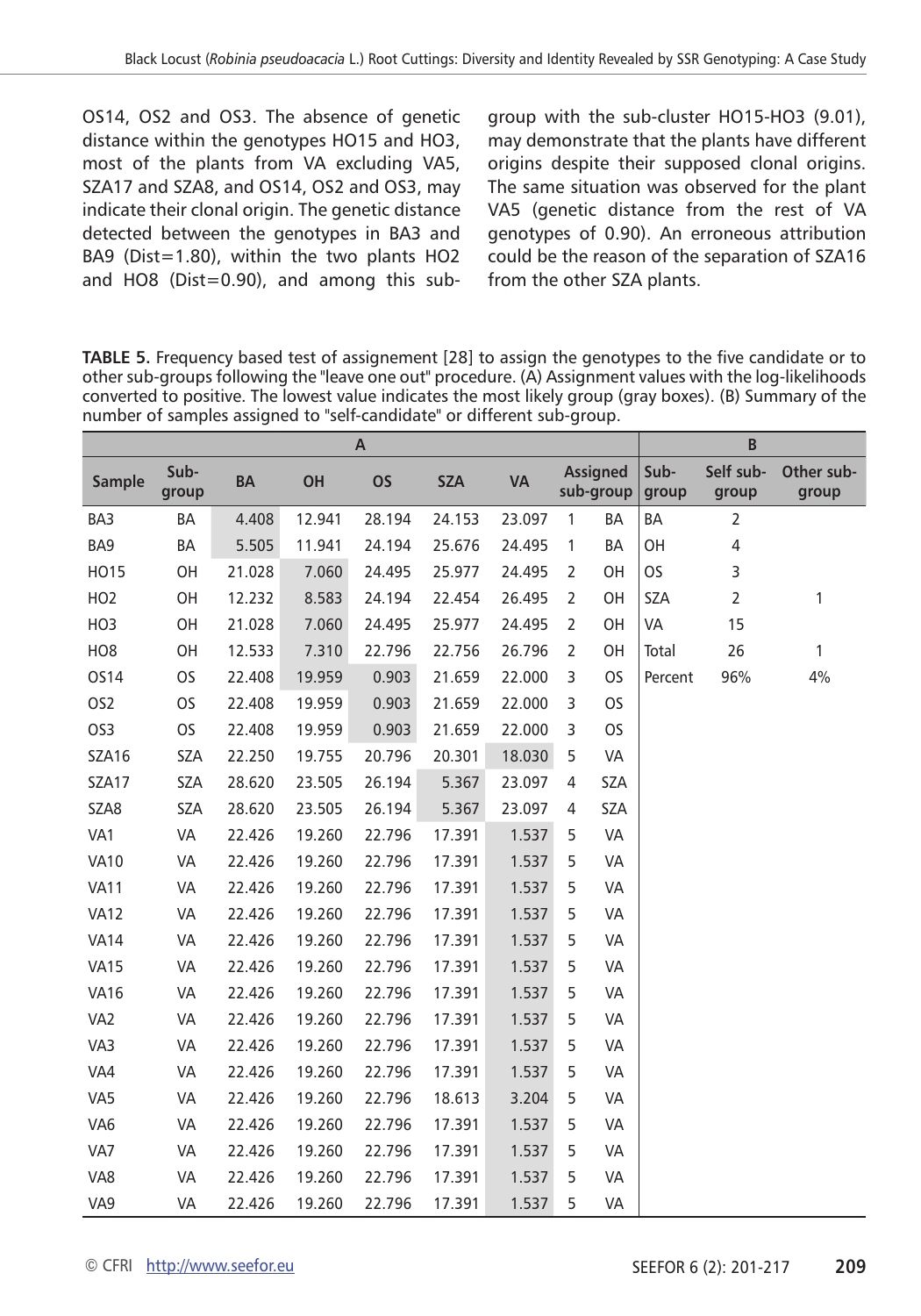

Locus combination

#### Probability of identity for increasing locus combinations

| Sub-group  | N             | R.02    | $R.02 +$<br>R.04 | $R.02 +$<br>$R.04 + R.05$ | $R.02 + R.04$<br>$+$ R.05 +<br>R.08 | $R.02 + R.04$<br>$+R.05 + R.08$<br>$+$ R.09+<br>R.10                                                                                                      | $R.02+$<br>$R.04+$<br>$R.05+$<br>$R.08+$<br>$R.09+$<br>R.10 | $R.02 + R.04 +$<br>$R.05 + R.08 +$<br>$R.09 + R.10 +$<br>R.15 | $R.02 + R.04 +$<br>$R.05 + R.08 +$<br>$R.09 + R.10 +$<br>$R.15 + R.16$ | $R.02 + R.04 +$<br>$R.05 + R.08 +$<br>$R.09 + R.10 +$<br>$R.15 + R.16 +$<br>R.18 |
|------------|---------------|---------|------------------|---------------------------|-------------------------------------|-----------------------------------------------------------------------------------------------------------------------------------------------------------|-------------------------------------------------------------|---------------------------------------------------------------|------------------------------------------------------------------------|----------------------------------------------------------------------------------|
| <b>BA</b>  | $\mathcal{P}$ | 2.1E-01 | 2.1E-01          | 7.9E-02                   | 3.0E-02                             | $1.1E-02$                                                                                                                                                 | 4.2E-03                                                     | 1.6E-03                                                       | 5.9E-04                                                                | 2.7E-04                                                                          |
| <b>OH</b>  | 4             | 2.8E-01 | 6.0E-02          | 2.7E-02                   | $1.3E-02$                           | 2.7E-03                                                                                                                                                   | 5.6E-04                                                     | $1.2E-04$                                                     | 1.3E-05                                                                | 4.9E-06                                                                          |
| OS.        | 3             | 3.8E-01 | 3.8E-01          | $1.4E - 01$               | 1.4E-01                             | 1.4E-01                                                                                                                                                   | $1.4E - 01$                                                 | 5.3E-02                                                       | 5.3E-02                                                                | 5.3E-02                                                                          |
| <b>SZA</b> | 3             | 2.3E-01 | 2.3E-01          | 2.9E-02                   | $5.4E-03$                           | 1.6E-03                                                                                                                                                   | 6.6E-04                                                     | 8.4E-05                                                       | 1.9E-05                                                                | 7.8E-06                                                                          |
| VA.        | 15            | 3.8E-01 | 3.8E-01          | 1.4E-01                   | 1.4E-01                             | 5.3E-02                                                                                                                                                   | 5.3E-02                                                     | 1.7E-02                                                       | 1.7E-02                                                                | 6.5E-03                                                                          |
|            |               |         |                  |                           |                                     | $E-01 = \times 10^{-1}$ : $E-02 = \times 10^{-2}$ ; $E-03 = \times 10^{-3}$ ; $E-04 = \times 10^{-4}$ : $E-05 = \times 10^{-5}$ ; $E-06 = \times 10^{-6}$ |                                                             |                                                               |                                                                        |                                                                                  |

Probability of identity by locus

| Sub-<br>group                             |                | Rops02      | Rops04       | Rops05      | Rops08      | Rops09       | Rops10      | Rops15      | Rops 16      | Rops18      |
|-------------------------------------------|----------------|-------------|--------------|-------------|-------------|--------------|-------------|-------------|--------------|-------------|
| <b>BA</b>                                 | $\overline{2}$ | 2 1 F - 0 1 | $1.0F + 0.0$ | 3 8F-01     | 3 8F-01     | 3 8F-01      | 3 8F-01     | 3 8F-01     | 3 8F-01      | 4.6E-01     |
| OΗ                                        | 4              | 2 8F-01     | 2 1 F-01     | 46F-01      | 4.6E-01     | 2 1 F-01     | 2 1 F-01    | 2 1 F-01    | $11F-01$     | 3.8E-01     |
| <b>OS</b>                                 | 3.             | 3 8F-01     | $1.0F + 0.0$ | 3.8E-01     | $1.0E + 00$ | $1.0F + 0.0$ | $1.0E + 00$ | 3 8F-01     | $1.0F + 0.0$ | $1.0E + 00$ |
| <b>SZA</b>                                | 3.             | 2 3 F - 0 1 | $1.0F + 0.0$ | $1.3F - 01$ | 1 9F-01     | 3 OF-01      | 4 1 F-01    | $1.3F - 01$ | 2 3 F - 0 1  | $4.1E - 01$ |
| VA                                        | 15             | 3.8E-01     | $1.0E + 00$  | 3.8E-01     | $1.0E + 00$ | 3.8E-01      | $1.0E + 00$ | 3 3 F-01    | $1.0F + 0.0$ | 3.8E-01     |
| $F \cap 4 \sim 40.1$ , $F \cap 00 \sim 0$ |                |             |              |             |             |              |             |             |              |             |

 $E-01 = \times 10^{-1}$ ;  $E+00= 0$ 

**FIGURE 3.** Probability of identity (PI) - for each locus and for increasing combinations of the 9 Loci (R.= Rops)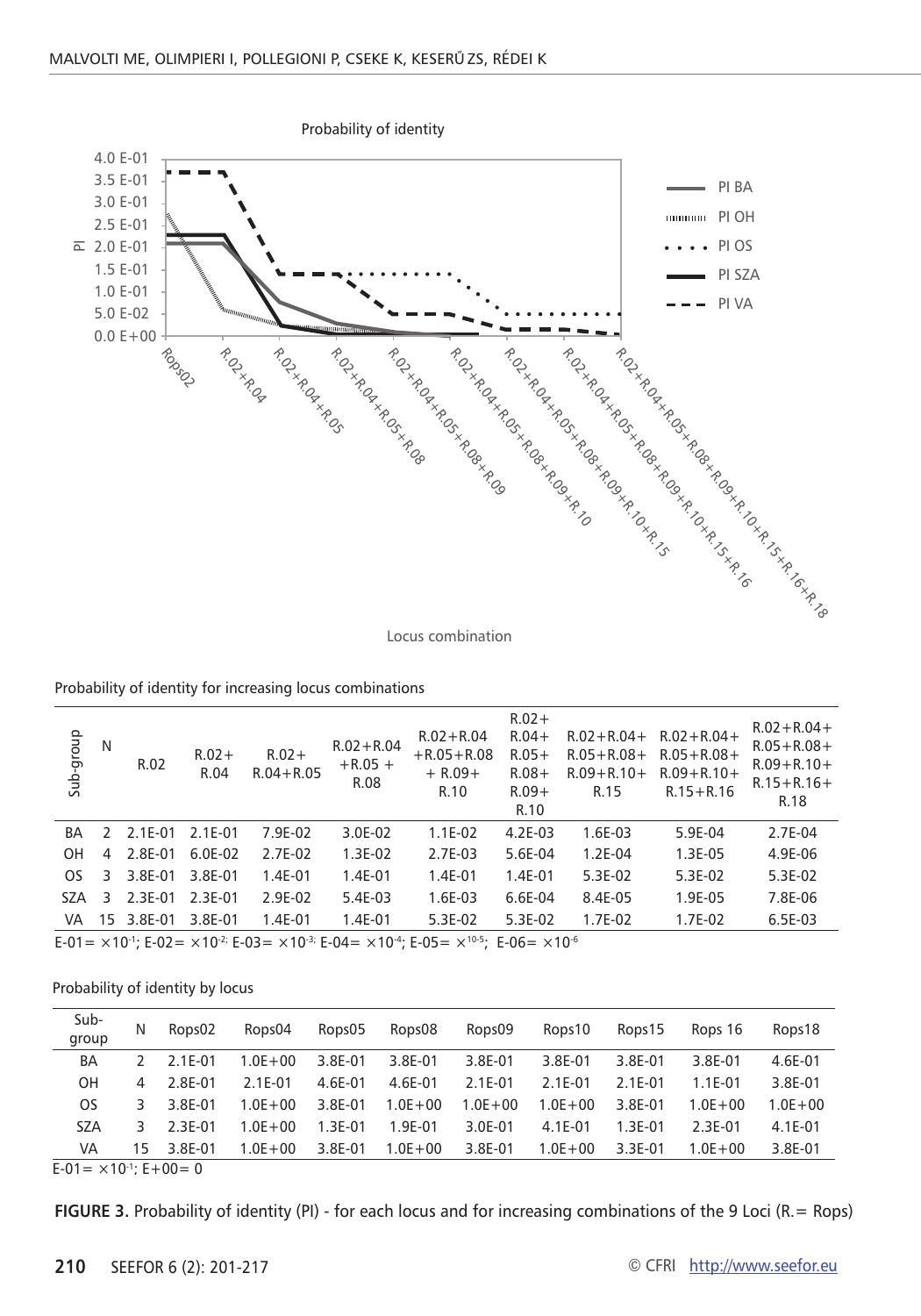

Locus combination

#### Probability of exclusion for increasing locus combinations

| Sub-group               | N              | R.02        | $R.02 +$<br>R.04 | $R.02 +$<br>$R.04 + R.05$ | $R.02+$<br>$R.04+$<br>$R.05+$<br>R.08 | $R.02 +$<br>$R.04+$<br>$R.05+$<br>$R.08+$<br>$R.09+$<br>R.O.10 | $R.02 +$<br>$R.04+$<br>$R.05+$<br>$R.08+$<br>$R.09+$<br>R.10 | $R.02 + R.04 +$<br>$R.05 + R.08 +$<br>$R.09 + R.10 +$<br>R.15 | $R.02 + R.04 +$<br>$R.05 + R.08 +$<br>$R.09 + R.10 +$<br>$R.15 + R.16$ | $R.02 + R.04 +$<br>$R.05 + R.08 +$<br>$R.09 + R.10 +$<br>$R.15+$<br>$R.16 + R.18$ |
|-------------------------|----------------|-------------|------------------|---------------------------|---------------------------------------|----------------------------------------------------------------|--------------------------------------------------------------|---------------------------------------------------------------|------------------------------------------------------------------------|-----------------------------------------------------------------------------------|
| BA                      | $\mathcal{P}$  | 4.90E-01    | 4.90E-01         | 6.40E-01                  | 7.40E-01                              | 8.10E-01                                                       | 8.60E-01                                                     | 9.00E-01                                                      | 9.30E-01                                                               | 9.50E-01                                                                          |
| <b>OH</b>               | $\overline{4}$ | 4.20E-01    | 7.10E-01         | 7.80E-01                  | 8.30E-01                              | 9.10E-01                                                       | 960F-01                                                      | 9.80E-01                                                      | 9.90E-01                                                               | 9.90E-01                                                                          |
| <b>OS</b>               | 3.             | 280F-01     | 2.80E-01         | 4.80E-01                  | 480F-01                               | 4 80F-01                                                       | 480F-01                                                      | 6.30E-01                                                      | 6.30E-01                                                               | 6.30E-01                                                                          |
| <b>SZA</b>              | 3              | 4.70E-01    | 4.70E-01         | 8.10E-01                  | 9.10E-01                              | 9.50E-01                                                       | 9.60E-01                                                     | 9.90E-01                                                      | 9.90E-01                                                               | 9.90E-01                                                                          |
| VA                      |                | 15 2.80E-01 | 2.80E-01         | 4.80E-01                  | 4.80E-01                              | 6.30E-01                                                       | 6.30E-01                                                     | 7.60E-01                                                      | 7.60E-01                                                               | 8.20E-01                                                                          |
| $E-01 = \times 10^{-1}$ |                |             |                  |                           |                                       |                                                                |                                                              |                                                               |                                                                        |                                                                                   |

Probability of exclusion by locus

| Sub-<br>group |    | Rops02                                    | Rops04       | Rops05   | Rops08       | Rops09       | Rops10       | Rops15   | Rops 16      | Rops18       |
|---------------|----|-------------------------------------------|--------------|----------|--------------|--------------|--------------|----------|--------------|--------------|
| <b>BA</b>     |    | 4 90F-01                                  | $0.00F + 00$ | 280F-01  | 2.80E-01     | 280F-01      | 280F-01      | 2 80F-01 | 280F-01      | 240F-01      |
| OН            | 4  | 4 20F-01                                  | 4 90F-01     | 2.40E-01 | 240F-01      | 4 90F-01     | 4 90F-01     | 4 90F-01 | 680F-01      | 280F-01      |
| 0S            | 3. | 2 80F-01                                  | $0.00E + 00$ | 2.80E-01 | $0.00F + 00$ | $0.00F + 00$ | $0.00E + 00$ | 2.80E-01 | $0.00F + 00$ | $0.00F + 00$ |
| <b>SZA</b>    | 3. | 4 70F-01                                  | $0.00F + 00$ | 640F-01  | 5 20F-01     | 4 10F-01     | 260F-01      | 6.40E-01 | 4 70F-01     | 260F-01      |
| VA            |    | 15 2 80F-01                               | $0.00E + 00$ | 2.80E-01 | $0.00E + 00$ | 2.80E-01     | $0.00E + 00$ | 340F-01  | $0.00F + 00$ | 280F-01      |
|               |    | $F \cap 4 \sim 40.1$ . $F \cap 00 \sim 0$ |              |          |              |              |              |          |              |              |

 $E-01 = \times 10^{-1}$ ;  $E+00= 0$ 

**FIGURE 4.** Probability of exclusion (P3) - excluding a putative parent pair for each locus and for increasing combinations of the 9 loci (R.=Rops)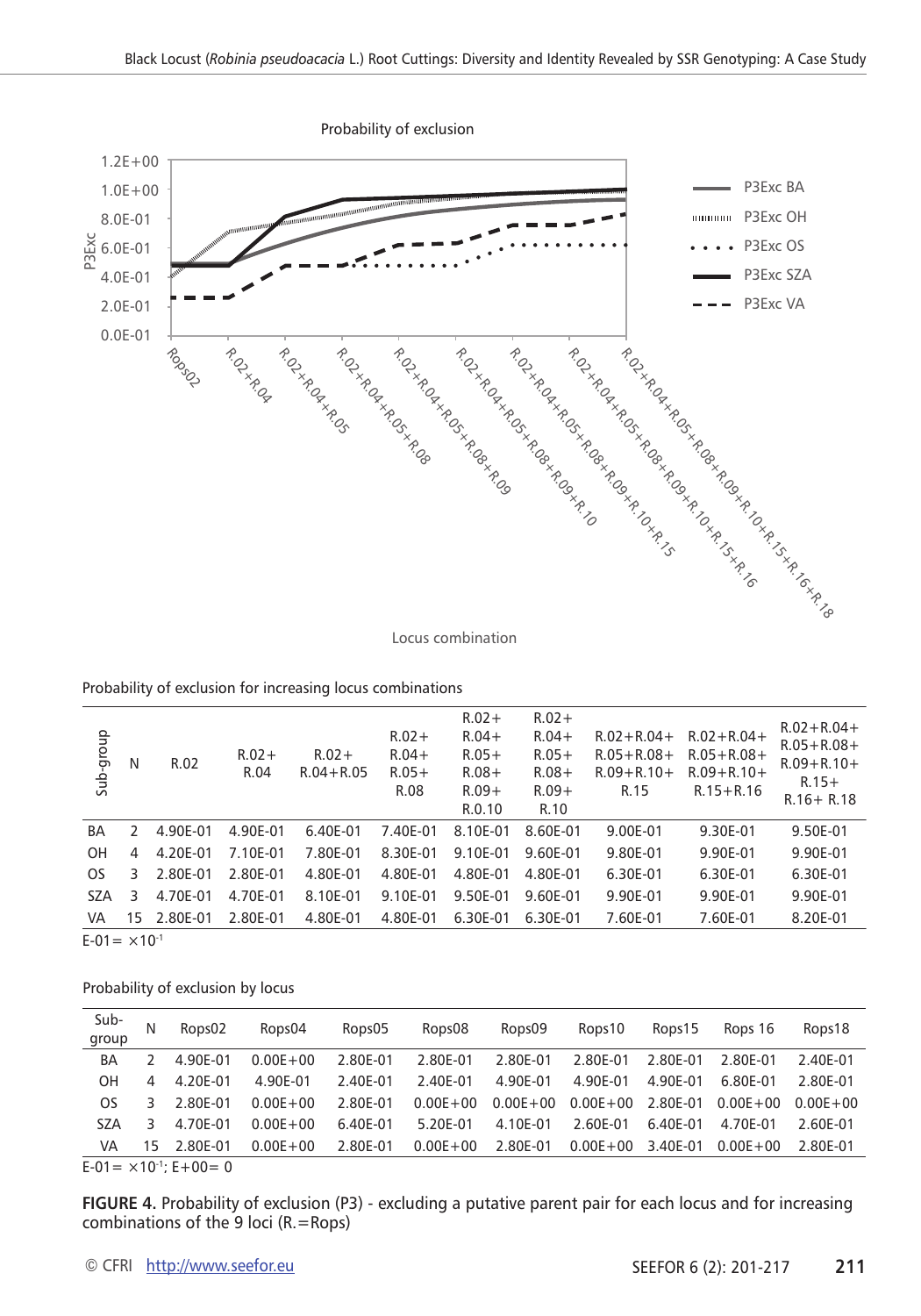

**FIGURE 5.** The representation of the repeated matching Multilocus Genotypes (MLG) that may represent ramets of the same clone/genet. The 27 analyzed plantlets are clustered in a total of 4 classes. In addition, 6 private multilocus genotypes have been identified.



**Figure 6.** UPGMA cluster based on Genetic Distance coefficient [32] calculated for 27 *Robinia pseudoacacia* multilocus genotypes obtained with 9 SSR loci.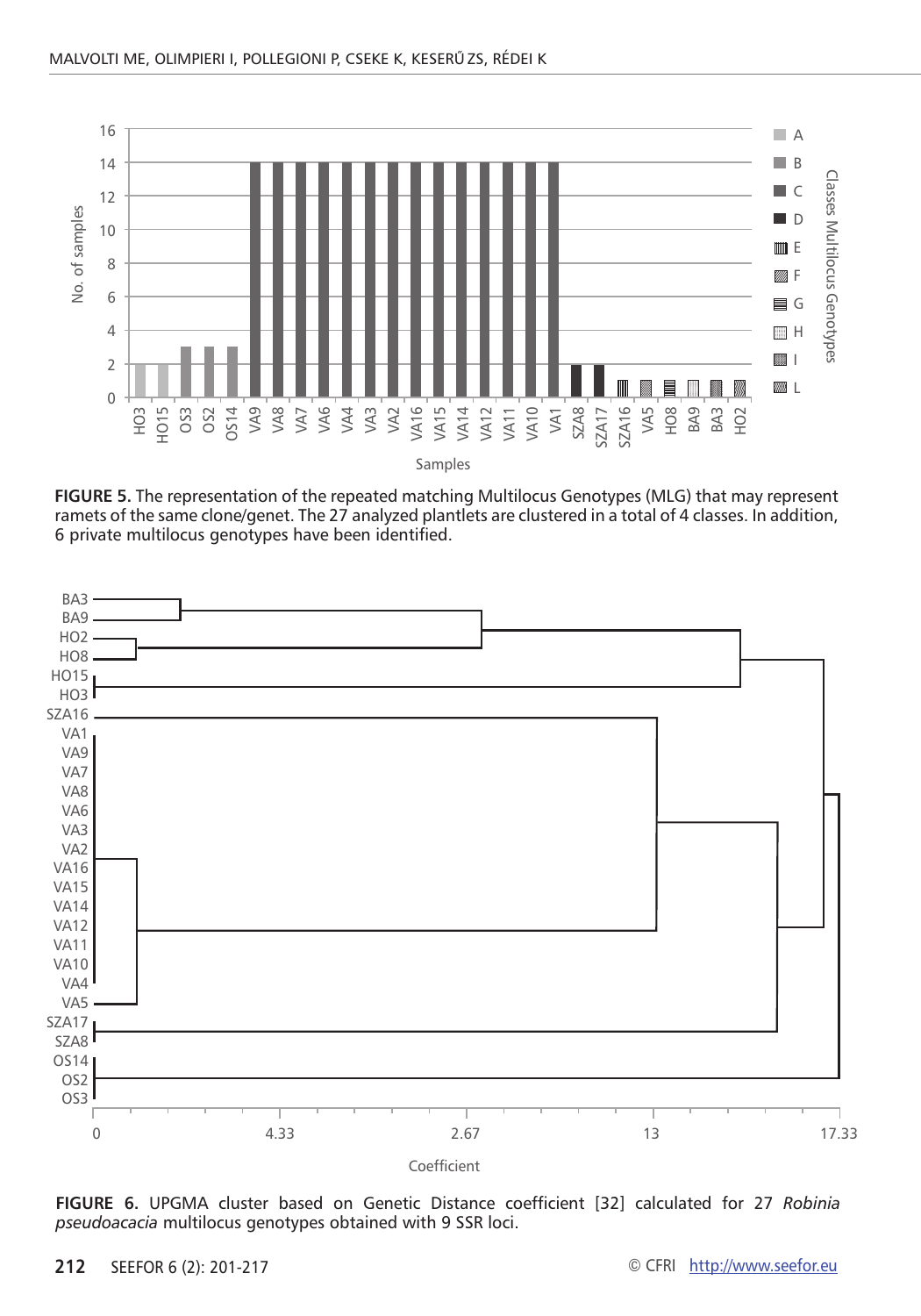**TABLE 6.** Putative clones based on repeated multilocus genotypes (MLG) detected for the 27 samples, arbitrary clustered in a unique group, using 9 SSR loci. The matching MLG, listed first, are labeled with letters. The number of samples showing the same MLG has been indicated as well as the MLG frequency. Single MLG, listed at the end of the table, are labeled with numbers.

|       |                 | Sample Sample Population | <b>Multilocus Genotype (MLG)</b>                       | samples label  |                | No. of Group Frequency |
|-------|-----------------|--------------------------|--------------------------------------------------------|----------------|----------------|------------------------|
| 5     | HO <sub>3</sub> | OH                       | 122134127127138144221221106118197199125125220226229237 | $\overline{2}$ | A              | 0.074                  |
| 3     | HO15            | OH                       | 122134127127138144221221106118197199125125220226229237 |                |                |                        |
| 9     | OS <sub>3</sub> | OS.                      | 128134123123146166221221100100199199146233234234237237 |                |                |                        |
| 8     | OS <sub>2</sub> | OS.                      | 128134123123146166221221100100199199146233234234237237 | 3              | B              | 0.111                  |
| 7     | <b>OS14</b>     | <b>OS</b>                | 128134123123146166221221100100199199146233234234237237 |                |                |                        |
| 27    | VA <sub>9</sub> | <b>VA</b>                | 132156123123133146221221100148197197142180226226159229 |                |                |                        |
| 26    | VA <sub>8</sub> | VA                       | 132156123123133146221221100148197197142180226226159229 |                |                |                        |
| 25    | VA7             | VA                       | 132156123123133146221221100148197197142180226226159229 |                |                |                        |
| 24    | VA <sub>6</sub> | VA                       | 132156123123133146221221100148197197142180226226159229 |                |                |                        |
| 22    | VA4             | VA                       | 132156123123133146221221100148197197142180226226159229 |                |                |                        |
| 21    | VA3             | VA                       | 132156123123133146221221100148197197142180226226159229 |                |                |                        |
| 20    | VA <sub>2</sub> | VA                       | 132156123123133146221221100148197197142180226226159229 |                | C              | 0.519                  |
| 19    | <b>VA16</b>     | VA                       | 132156123123133146221221100148197197142180226226159229 | 14             |                |                        |
| 18    | <b>VA15</b>     | VA                       | 132156123123133146221221100148197197142180226226159229 |                |                |                        |
| 17    | <b>VA14</b>     | VA                       | 132156123123133146221221100148197197142180226226159229 |                |                |                        |
| 16    | <b>VA12</b>     | VA                       | 132156123123133146221221100148197197142180226226159229 |                |                |                        |
| 15    | <b>VA11</b>     | VA                       | 132156123123133146221221100148197197142180226226159229 |                |                |                        |
| 14    | <b>VA10</b>     | VA                       | 132156123123133146221221100148197197142180226226159229 |                |                |                        |
| 13    | VA1             | VA                       | 132156123123133146221221100148197197142180226226159229 |                |                |                        |
| 12    | SZA8            | SZA                      | 1401561231231331382092179595195199142146216218227229   | $\overline{2}$ |                | 0.074                  |
| 11    | SZA17           | <b>SZA</b>               | 1401561231231331382092179595195199142146216218227229   |                | D              |                        |
| 10    | SZA16           | SZA                      | 13214012312313514622122186116199199149180216224229229  | 1              | 1              | 0.037                  |
| 23    | VA <sub>5</sub> | VA                       | 132156123123133146221221100148197197142178226226159229 | $\mathbf{1}$   | $\overline{2}$ | 0.037                  |
| 6     | HO <sub>8</sub> | OН                       | 134134123125144144219221120120199200142191218224229237 | 1              | 3              | 0.037                  |
| 2     | BA <sub>9</sub> | BA                       | 136134125125146150219221106120199200142191222226229237 | 1              | $\overline{4}$ | 0.037                  |
| 1     | BA <sub>3</sub> | BA                       | 136334125125146150219221106120199200142191222226229229 | 1              | 5              | 0.037                  |
| 4     | HO <sub>2</sub> | OH                       | 334134123125144144219221120120199200142191218224229237 | 1              | 6              | 0.037                  |
| Total |                 |                          |                                                        | 27             | 10             | 1.000                  |

## **DISCUSSION**

Our study has been carried out for the genotyping of plantlets of Robinia raised from root cuttings of five selected mother plants located in a damaged experimental trial. The bad condition of the trial and the loss of the original

field layout caused unsure information about the relationship of the sampled roots to a peculiar mother clone. In addition, under controlled conditions, a low percentage of sprouting by the root cuttings was obtained, and the number of the analyzed plantlets was limited. Nevertheless, our study provided useful results.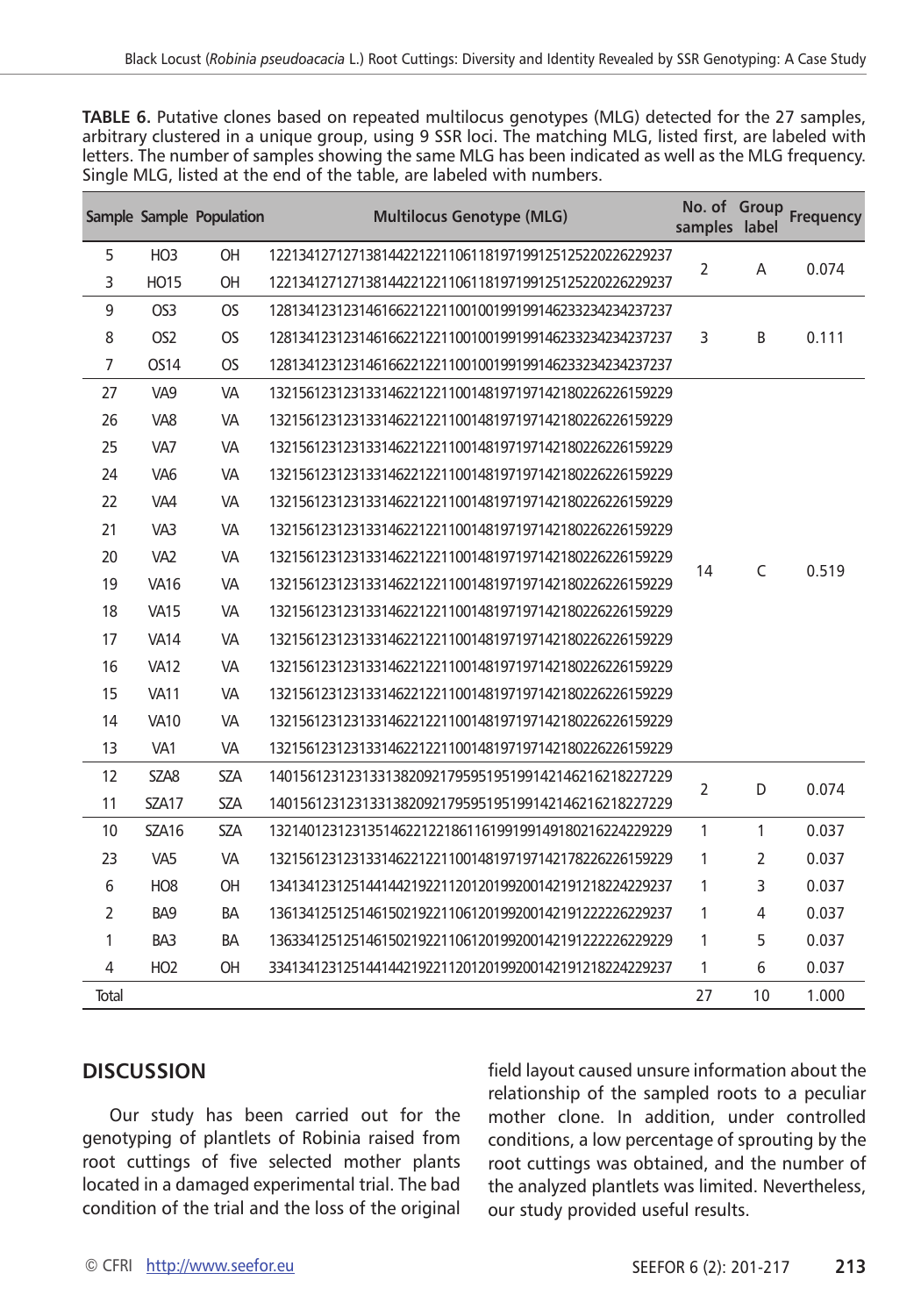First, the low percentage of root cuttings germination verifies that without a previous appropriate treatment not all roots of black locust can generate plantlets [21, 34]. Barret *et al.* [6] reported that black locust can be vegetatively propagated from shoots and root cuttings, but success rates vary among clones; our data confirmed this knowledge and highlighted the importance of the quality of the materials. This evidence should be considered for practical purposes in nursery industry and in the trade of clones. The second important aspect is the problematic harvest of the root cuttings. We have analyzed plantlets raised from roots supposedly belonging to five clones (five selected mothers), and we expected five clusters, each one showing homogeneous multilocus genotypes. However, we observed genetic variability within the assumed clones. We detected four main groups instead of five and six plants with unique independent genotypes. These results may be due to different reasons. Black locust is a plastic species with a large environmental adaptability [12]; it is subject to frequent mutations and has high somatic instability [19]. This characteristic, observed in other species as well, has been found mainly for vegetative material propagated in vitro [35, 36]. However this explanation seems not appropriate for our samples since they were not obtained from *in vitro* cultures or somatic embryogenesis but from root cuttings collected directly in field. Thus, in normal conditions, they should have genotypes identical to the respective mother tree. The second possible explanation for the observed variability within plantlets could be an involuntary error during the sampling step. It is well known that black locust has an extensive, fibrous root system. It is quite weak, fine and shallow, but the roots extend radially from 1 to 1.5 times tree height [37]. Accidental sampling of roots from an adjacent tree, with roots that overlap the desired clone, is an obvious possible source of error in propagation. Considering the difficult condition of the plantation where our samples have been collected, the displacement of undesired genotypes, due to the sprouting of neighboring cultivars, can be supposed. We

should also consider that the high out-crossing rate and the limited seed dispersal [38] could generate to roots from progenies of neighbor clones or wild genotypes. Obviously, the probability of error during the collection of roots cuttings will increase in a damaged plantation, where it is difficult to distinguish mother trees from suckers and seed progenies. The sampling of related plants could explain why several common alleles are found in more than 50% of the groups and why the Paetkau's assignation test (Figure 2) clustered three OS samples and the plant SZA16 with the sub-group VA. However, without a larger sample it is hard to know if the presence of alleles at high frequency represents a high level of relatedness or simply a random assortment. We can presume that the original population does not have a large number of founders, so some alleles could be commonly based on genetic drift. In Hungary, black locust has a long tradition of cultivation in short rotation plantations established using seedlings. Rédei [39] reports that seeds are harvested by sifting about 10 cm of soil under selected clones that are themselves derived from previous seedling progeny trials. This method, useful and fast, allows the collection of large quantities of (mostly) half-sib seeds. Although the resulting progenies may be similar morphologically, they are likely to be genetically diverse. We could assume that the root cuttings collected and analyzed in this study are from plants obtained by this method. The above procedure could also explain the result of the cluster UPGMA that showed two different and genetically distant groups and variability within the sub-clusters (Figure 6).

## **CONCLUSION**

Our study points to the need for genetic confirmation of the identity of clones, selected by breeders and nursery enterprises, not only before the sale to farmers, but also after plantation. Indeed, certified clones are also important in mosaic clonal plantations designed to avoid failures due to the narrowing of the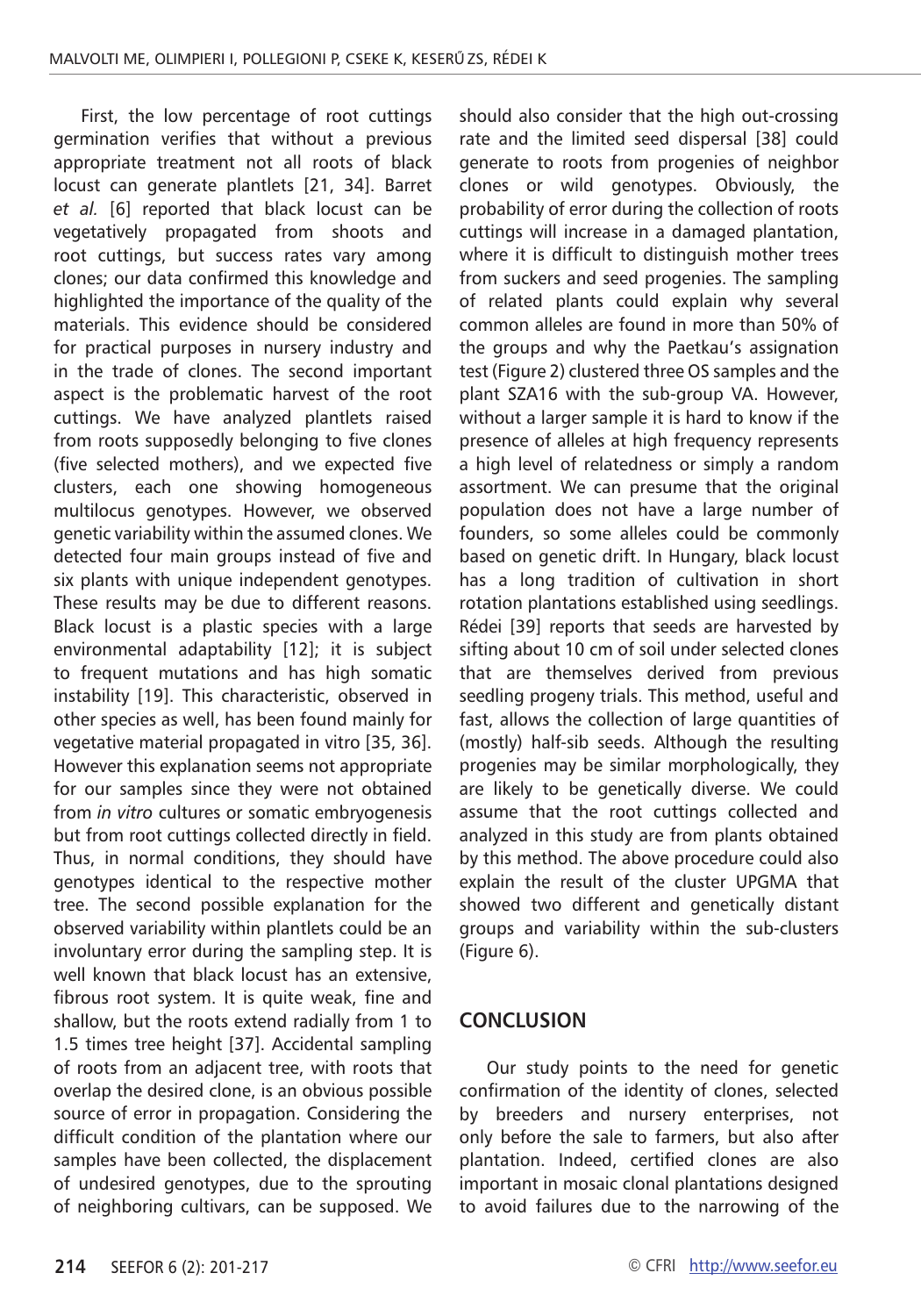genetic base (monoclonal culture) [40]. Ritchie [41] reports that the identification of unique or off-type individuals within a mixed plantation is very difficult unless each tree is labeled. It means that it is difficult to identify a maladapted clonal genotype when it is scattered throughout the plantation, and removing it from the production base could be difficult. Similarly, it can be difficult to identify a certain clone with special performance.

Special care should be applied to the collection of black locust root cuttings because of the overlapping of the root system from different plants. This is particularly important when the material is devoted to the agricultural market for farmers. However, in spite the attention, collection errors could happen especially in damaged field trials, and the identity of clones could be unsure. Molecular tests may support traditional breeding to resolve questions about the identity of ramets for trade

avoiding regrettable mistakes, and for farmers to obtain sustainable wood plantations using certified clones. Our study shows that molecular markers can be successfully employed for the early and post selection of clonal material.

## **Acknowledgements**

The study was carried out in frame of a bilateral cooperation project between CNR-IBAF and HAS-HFRI launched between 2010 and 2012. In 2013, K. Rédei (HFRI) took a study trip at CNR-IBAF, Porano, Italy subsided by the Italian Ministry of Foreign Affairs, Rome and the Hungarian Scholarship Board, Budapest, Hungary. A special thank goes to Dr. Keith Woeste (U.S.D.A. Forest Service, HTIRC, Department of Forestry and Natural Resources, Purdue University, USA) and to Dr. Peter J. Smallidge (Department of Natural Resources, Cornell University, Ithaca, USA) for the revision of the manuscript.

## **REFERENCES**

- 1. DINI-PAPANASTASI O, PANETSOS CP 2000 Relation between growth and morphological traits and genetic parameters of *Robinia pseudoacacia* var. *momophylla* D.C. in northern Greece*. Silvae Genet* 49 (1): 37-44
- 2. SABO AE 2000 *Robinia pseudoacacia* Invasions and Control in North America and Europe. Restoration and Reclamation Review 6 (3). URL: http://conservancy.umn.edu/bitstream/ handle/11299/59729/6.3.Sabo.pdf?sequence=1
- 3. GRÜNEWALD H, BÖHM C, QUINKENSTEIN A, GRUNDMANN P, EBERTS J, VON WÜHLISCH G 2009 *Robinia pseudoacacia* L.: A Lesser Known Tree Species for Biomass Production. *Bioenerg Res* 2 (3): 123-133. DOI: http://dx.doi.org/10.1007/ s12155-009-9038-x
- 4. BÖHM CH, QUINKENSTEIN A, FREESE D 2011 Yield prediction of young Black locust (*Robinia pseudoacacia* L.) plantations for woody biomass production using allometric relations. *Ann For Res* 54 (2): 215-227
- 5. KERESZTESI B 1988 The Black locust. *In:* Keresztesi B (*ed*) Forestry Monograph-Series of the Agricultural Science Department of the Hungarian Academy of Science. Akadémiai Kiadó, Budapest, Hungary, 197 p
- 6. BARRETT RP, MEBRAHTU T, HANOVER JW 1990 Black locust: a multi-purpose tree species for temperate climates. *In*: Janick J, Simon JE (*eds*) Advances in new crops, Proceedings of the first national symposium 'New crops: research, development, economics', Indianapolis, IN, USA, 23-26 October 1988. Timber Press, Portland, OR, USA, pp 278-283
- 7. HANOVER JW 1990 Physiological genetics of Black locust (*Robinia pseudoacacia* L.): a model multipurpose tree species. *In:* Werner D, Mólle P (*ed*) Fast Growing Trees and Nitrogen Fixing Trees. International Conference, Marburg, Germany, 8-12 October 1989, pp 175-183
- 8. RÉDEI K, CSIHA I, KESERŰ ZS, KAMANDINÉ VÉGH A, GYON J 2011 The silviculture of Black locust (*Robinia pseudoacacia* L.) in Hungary: a Review. *South-east Eur for* 2 (2): 101-107. DOI: http:// dx.doi.org/10.15177/seefor.11-11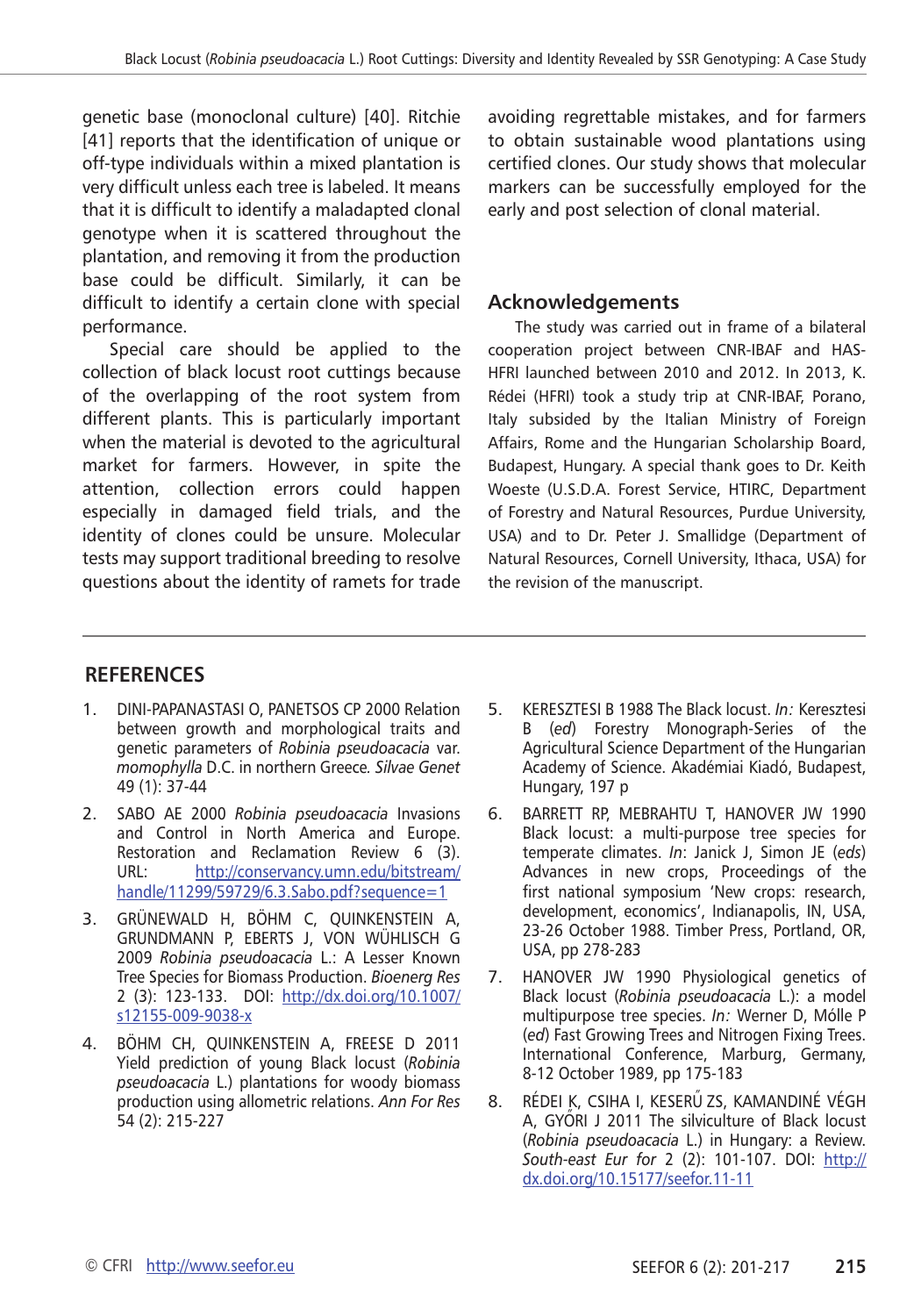- 9. KERESZTESI B 1974 Some problems in the development of Hungarian forestry (*in Hungarian*). *Agrártudományi Közlemények* 33 (24): 285-301
- 10. MÁTYÁS CS 1979 Results in breeding of certain tree species (*in Hungarian*). *Az Erdo˝* 28 (3): 124- 127
- 11. DINI-PAPANASTASI O, PANETSOS CP 1994 Vegetative propagation of *Robinia pseudoacacia* L. *Cahiers Options Méditerranéennes* 4: 85-91
- 12. MAJOR A, MALVOLTI ME, CANNATA F 1998 Comparison of isozyme and RAPD variability of black locust (*Robinia pseudoacacia* L.) clones selected for silvicultural objectives. *J Genet Breed* 52 (1): 49-62
- 13. CHOI H-K, LUCKOW MA, DOYLE J, COOK DR 2006 Development of nuclear gene-derived molecular markers linked to legume genetic maps. *Mol Genet Genomics* 276 (1): 56-70. DOI: http:// dx.doi.org/10.1007/s00438-006-0118-8
- 14. GUO W, LI Y, GONG L, LI F, DONG Y, LIU B 2006 Efficient micropropagation of *Robinia ambigua* var. *idahoensis* (Idaho Locust) and detection of genomic variation by ISSR markers. *Plant Cell Tiss Org* 84 (3): 343-351 DOI: http://dx.doi. org/10.1007/s11240-005-9043-5
- 15. HUO X, HAN H, ZHANG J, YANG M 2009 Genetic diversity of *Robinia pseudoacacia* populations in China detected by AFLP markers. *Front Agric China* 3 (3): 337-345. DOI: http://dx.doi.org/10.1007/ s11703-009-0034-x
- 16. GU J, YANG M, WANG J, ZHANG J, LIANG H, JIA L 2010 Genetic diversity analysis of black locust (*Robinia pseudoacacia* L.) distributed in China based on allozyme markers. *Front Agric China*, 4 (3): 366-374. DOI: http://dx.doi.org/10.1007/ s11703-010-1023-9
- 17. LIAN C, ZHOU Z, HOGETSU T 2001 A simple method for developing microsatellite markers using amplified fragments of inter-simple sequence repeat (ISSR). *J Plant Res* 114 (3): 381- 385. DOI: http://dx.doi.org/10.1007/PL00014001
- 18. LIAN C, HOGETSU T 2002 Development of microsatellite markers in Black locust (*Robinia pseudoacacia*) using a dual-suppression-PCR technique. *Mol Ecol Notes* 2 (3): 211- 213. DOI: http://dx.doi.org/10.1046/j.1471- 8286.2002.00213.x-i2
- 19. LIAN C, OISHI R, MIYASHITA N, HOGETSU T 2004 High somatic instability of microsatellite locus in a clonal tree, *Robinia pseudoacacia*. *Theor Appl Genet* 108 (5): 836-841. DOI: http://dx.doi. org/10.1007/s00122-003-1500-0
- 20. MISHIMA K, HIRAO T, URANO S, WATANABE A, TAKATA K 2009 Isolation and characterization of microsatellite markers from *Robinia pseudoacacia* L. *Mol Ecol Resour* 9 (3): 850-852. DOI: http:// dx.doi.org/10.1111/j.1755-0998.2008.02306.x
- 21. SUNG-CHEOL J, MATSUSHITA N, BING-YUN W, NAMIKO K, SHIRAISHI A, HOGETSU T 2009 Reproduction of a *Robinia pseudoacacia* population in a coastal Pinusthunbergii windbreak along the Kujukurihama Coast, Japan. *J For Res-JPN* 14 (2): 101-110. DOI: http://dx.doi.org/10.1007/ s10310-008-0109-1
- 22. SCHUELKE M 2000 An economic method for the fluorescent labeling of PCR fragments. *Nat Biotechnol* 18: 233-234. DOI: http://dx.doi. org/10.1038/72708
- 23. BOUTIN-GANACHE J, RAPOSO M, RAYMOND M, DESCHEPPER CF 2001 M13-tailed primers improve the readability and usability of microsatellite analyses performed with two different allelesizing methods. *BioTechniques* 31 (1): 1-3. URL: http://www.biotechniques.com/multimedia/ archive/00011/01311bm02\_11392a.pdf (10 February 2015)
- 24. PEAKALL R, SMOUSE PE 2005 GENALEX V6: Genetic Analysis in Excel. Population genetic software for teaching and research. . *Mol Ecol Notes* 6 (1): 288-295. DOI: http://dx.doi.org/10.1111/j.1471- 8286.2005.01155.x
- 25. KIMURA M, CROW JF 1964 The number of alleles that can be maintained in a finite population. *Genetics* 49 (4): 725-738
- 26. GREGORIUS HR 1978 The concept of genetic diversity and its formal relationship to heterozygosity and genetic distance. *Math Biosci* 41 (3-4): 253-271. DOI: http://dx.doi. org/10.1016/0025-5564(78)90040-8
- 27. ARNAUD-HAOND S, DUARTE CM, ALBERTO F, SERRÃO EA 2007 Standardizing methods to address clonality in population studies. *Mol Ecol* 16 (24): 5115-5139 DOI: http://dx.doi. org/10.1111/j.1365-294X.2007.03535.x
- 28. PAETKAU D, CALVERT W, STIRLINGI, STROBECK C 1995 Microsatellite analysis of population structure in Canadian poplar bears. *Mol Ecol* 4 (3): 347-354
- 29. AETKAU D, Slade R, Burden M, EstoupA 2004 Genetic assignment methods for the direct, realtime estimation of migration rate: a simulationbased exploration of accuracy and power. *Mol Ecol* 13 (1): 55-65. DOI: http://dx.doi.org/10.1046/ j.1365-294X.2004.02008.x